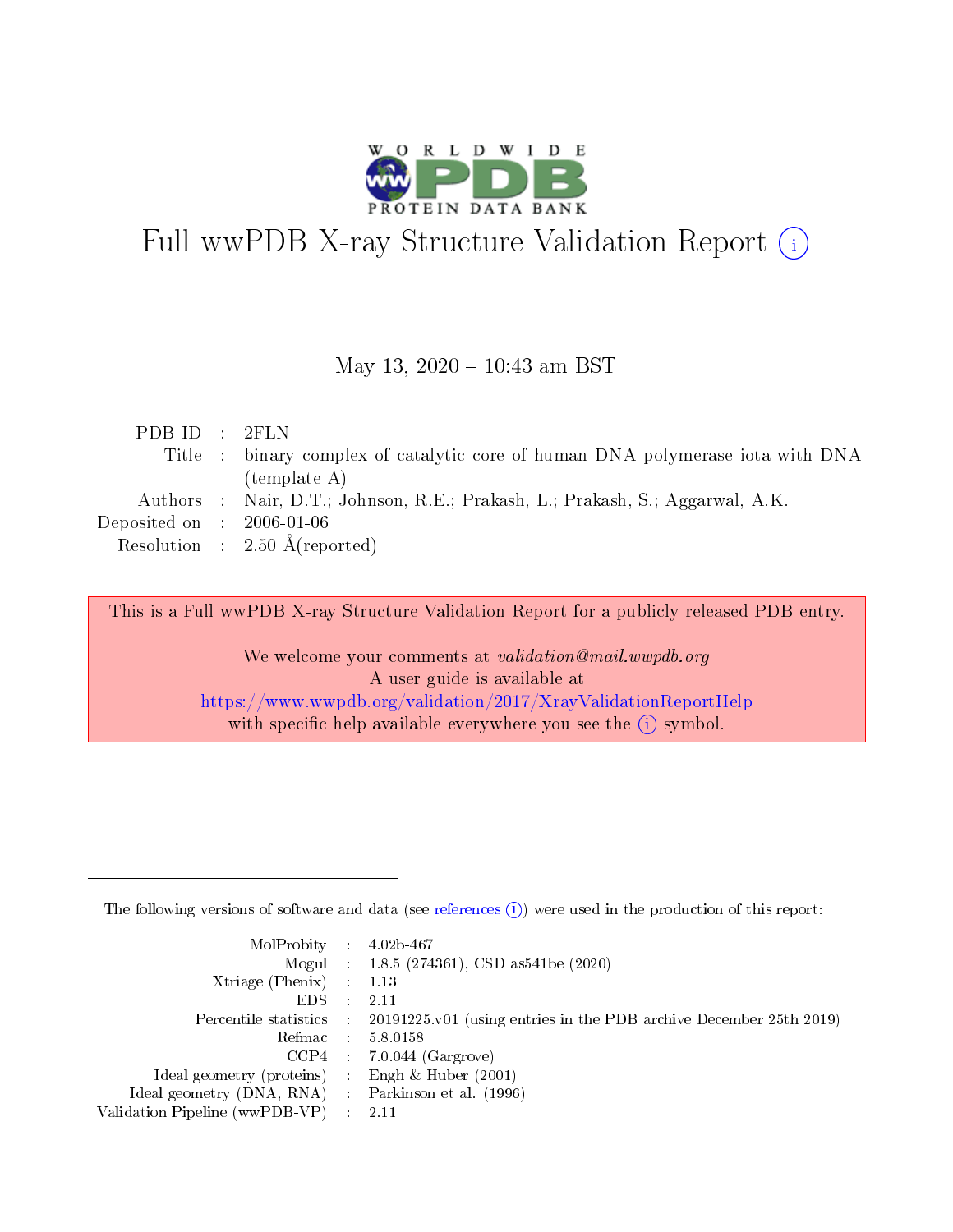## 1 [O](https://www.wwpdb.org/validation/2017/XrayValidationReportHelp#overall_quality)verall quality at a glance  $(i)$

The following experimental techniques were used to determine the structure: X-RAY DIFFRACTION

The reported resolution of this entry is 2.50 Å.

Percentile scores (ranging between 0-100) for global validation metrics of the entry are shown in the following graphic. The table shows the number of entries on which the scores are based.



| Metric                | Whole archive<br>$(\#\mathrm{Entries})$ | Similar resolution<br>$(\#\text{Entries},\,\text{resolution}\,\,\text{range}(\textup{\AA}))$ |
|-----------------------|-----------------------------------------|----------------------------------------------------------------------------------------------|
| $R_{free}$            | 130704                                  | $4661(2.50-2.50)$                                                                            |
| Clashscore            | 141614                                  | $5346$ $(2.50-2.50)$                                                                         |
| Ramachandran outliers | 138981                                  | $5231 (2.50 - 2.50)$                                                                         |
| Sidechain outliers    | 138945                                  | $5233(2.50-2.50)$                                                                            |
| RSRZ outliers         | 127900                                  | $4559(2.50-2.50)$                                                                            |

The table below summarises the geometric issues observed across the polymeric chains and their fit to the electron density. The red, orange, yellow and green segments on the lower bar indicate the fraction of residues that contain outliers for  $>=3, 2, 1$  and 0 types of geometric quality criteria respectively. A grey segment represents the fraction of residues that are not modelled. The numeric value for each fraction is indicated below the corresponding segment, with a dot representing fractions  $\epsilon=5\%$  The upper red bar (where present) indicates the fraction of residues that have poor fit to the electron density. The numeric value is given above the bar.

|   | $\overline{\text{Mol}}$   Chain   Length | Quality of chain |            |     |  |  |
|---|------------------------------------------|------------------|------------|-----|--|--|
| ╖ |                                          | 45%              | 36%        | 18% |  |  |
|   |                                          | 29%              | 71%        |     |  |  |
|   | 420                                      | 17%<br>48%       | 26%<br>12% | 13% |  |  |

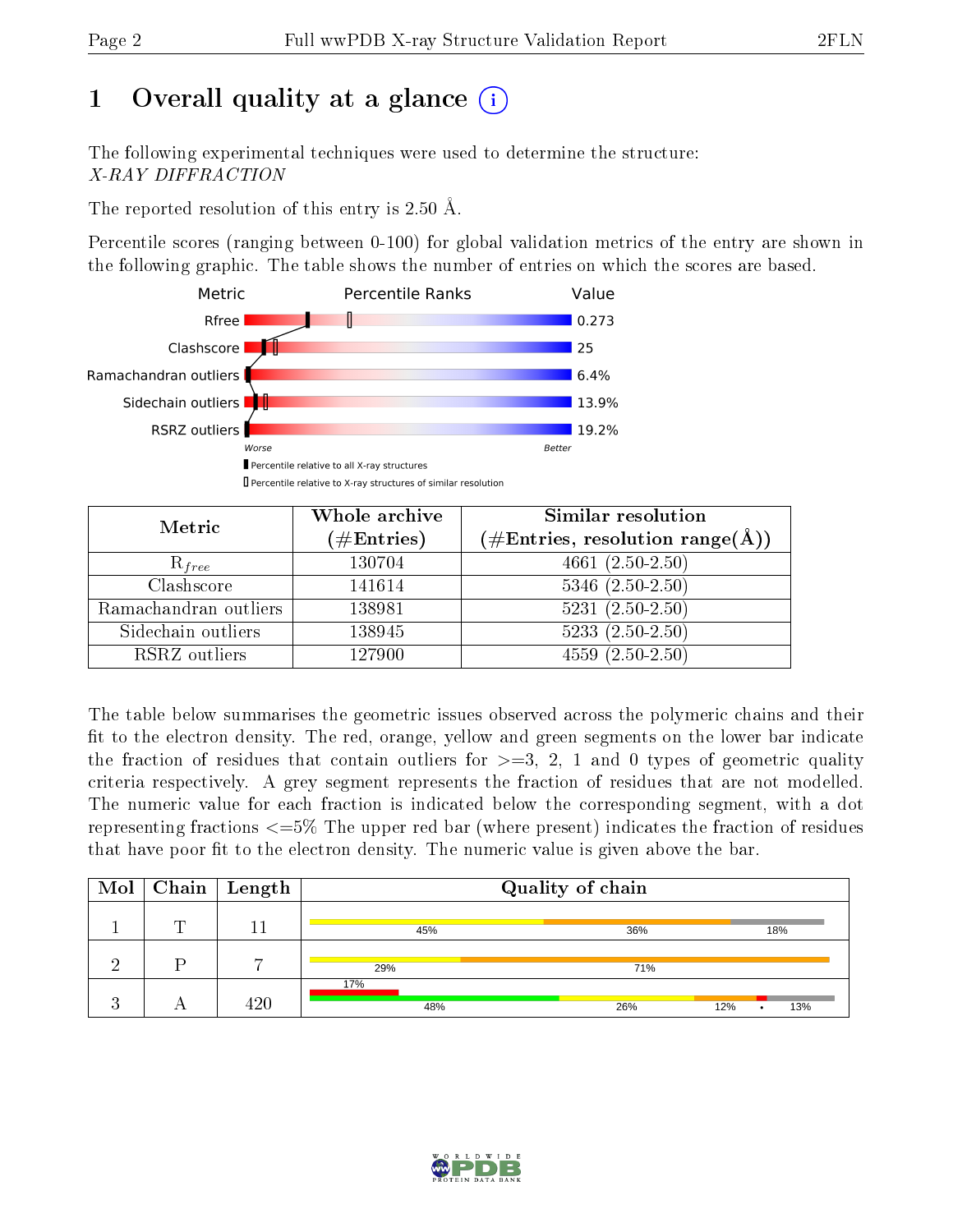## 2 Entry composition (i)

There are 4 unique types of molecules in this entry. The entry contains 3219 atoms, of which 0 are hydrogens and 0 are deuteriums.

In the tables below, the ZeroOcc column contains the number of atoms modelled with zero occupancy, the AltConf column contains the number of residues with at least one atom in alternate conformation and the Trace column contains the number of residues modelled with at most 2 atoms.

Molecule 1 is a DNA chain called DNA template strand.

| Mol | $ $ Chain $ $ Residues | Atoms |            |    | $\text{ZeroOcc} \mid \text{AltConf} \mid \text{Trace} \mid$ |  |  |  |
|-----|------------------------|-------|------------|----|-------------------------------------------------------------|--|--|--|
|     |                        | Total | <b>C</b> 1 |    |                                                             |  |  |  |
|     |                        | 182   |            | 32 | -54                                                         |  |  |  |

• Molecule 2 is a DNA chain called DNA primer strand.

| Mol | Chain   Residues | $\rm{Atoms}$ |    |    | $ZeroOcc \   \ AltConf \  $ | $\perp$ Trace |  |  |
|-----|------------------|--------------|----|----|-----------------------------|---------------|--|--|
|     |                  | Total<br>139 | 67 | 29 |                             |               |  |  |

Molecule 3 is a protein called DNA polymerase iota.

| Mol | Chain   Residues | $\rm{Atoms}$  |      |     | $\text{ZeroOcc} \mid \text{AltConf} \mid \text{Trace} \mid$ |  |  |  |
|-----|------------------|---------------|------|-----|-------------------------------------------------------------|--|--|--|
|     | 366              | Total<br>2797 | 1760 | 489 | 527                                                         |  |  |  |

• Molecule 4 is water.

|  | Mol   Chain   Residues | Atoms             | ZeroOcc   AltConf |
|--|------------------------|-------------------|-------------------|
|  |                        | Total O<br>3      |                   |
|  |                        | Total O           |                   |
|  | 95                     | Total<br>95<br>95 |                   |

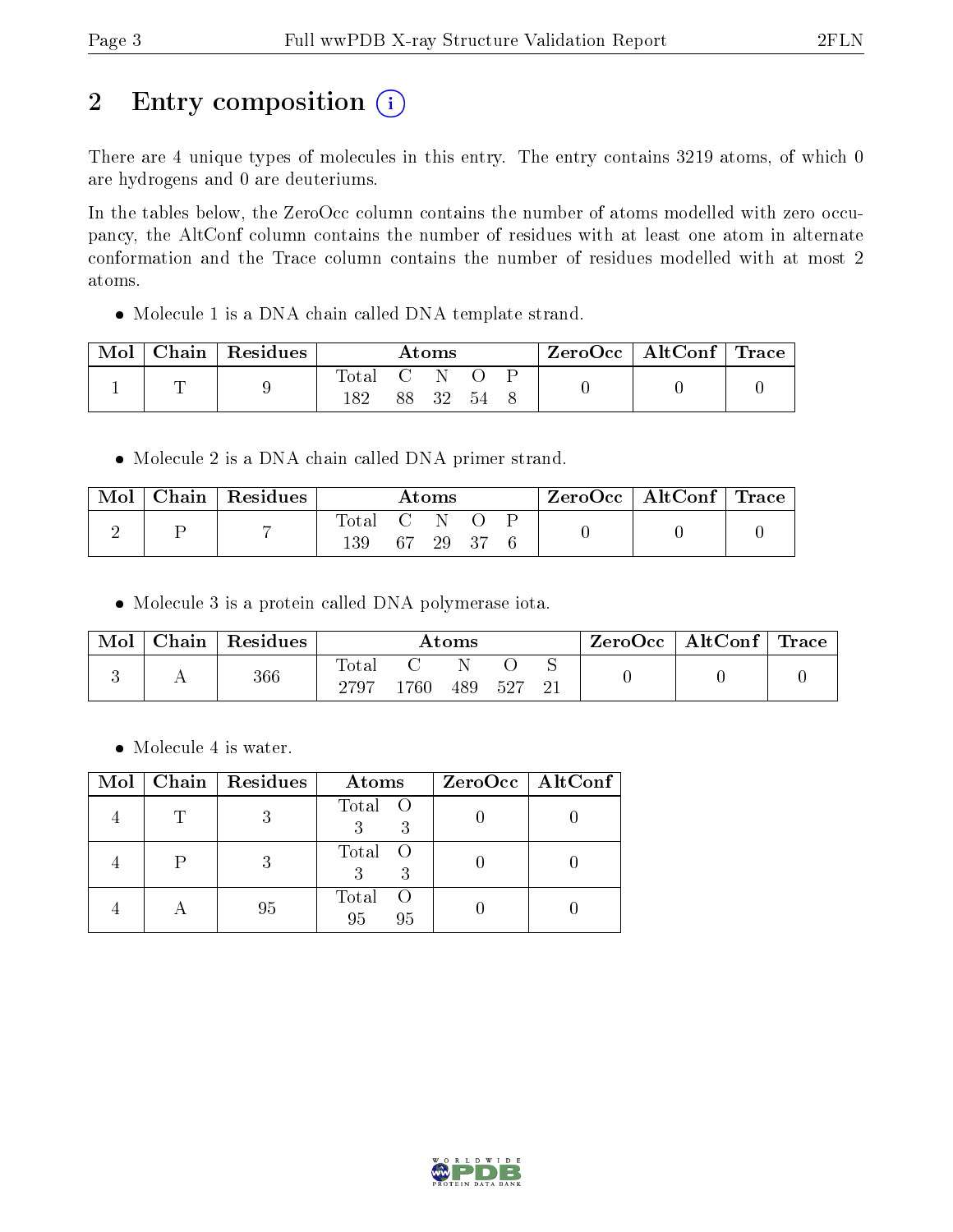## 3 Residue-property plots  $(i)$

These plots are drawn for all protein, RNA and DNA chains in the entry. The first graphic for a chain summarises the proportions of the various outlier classes displayed in the second graphic. The second graphic shows the sequence view annotated by issues in geometry and electron density. Residues are color-coded according to the number of geometric quality criteria for which they contain at least one outlier: green  $= 0$ , yellow  $= 1$ , orange  $= 2$  and red  $= 3$  or more. A red dot above a residue indicates a poor fit to the electron density (RSRZ  $> 2$ ). Stretches of 2 or more consecutive residues without any outlier are shown as a green connector. Residues present in the sample, but not in the model, are shown in grey.

• Molecule 1: DNA template strand

| Chain T:                                                                                  | 45%                                                                                                                            | 36%                                                                | 18%                                                  |            |
|-------------------------------------------------------------------------------------------|--------------------------------------------------------------------------------------------------------------------------------|--------------------------------------------------------------------|------------------------------------------------------|------------|
| <del>ភូមិ មិន</del><br>មិន មិន មិន មិន<br>មិន មិន មិន មិន ដ                               |                                                                                                                                |                                                                    |                                                      |            |
|                                                                                           | $\bullet$ Molecule 2: DNA primer strand                                                                                        |                                                                    |                                                      |            |
| Chain P:                                                                                  | 29%                                                                                                                            | 71%                                                                |                                                      |            |
| $rac{8}{360}$<br>$rac{8}{360}$<br>$rac{2}{360}$<br>$rac{2}{360}$<br>$rac{8}{360}$<br>A867 |                                                                                                                                |                                                                    |                                                      |            |
|                                                                                           | $\bullet$ Molecule 3: DNA polymerase iota                                                                                      |                                                                    |                                                      |            |
| Chain A:                                                                                  | 17%<br>48%                                                                                                                     | 26%                                                                | 12%<br>13%                                           |            |
| 보 <u>금</u> 보<br>Ĕ                                                                         | <b>EEE</b><br><b>RERS</b><br>ŠБ<br>园                                                                                           |                                                                    |                                                      |            |
| <b>88d</b><br><b>密</b>                                                                    |                                                                                                                                |                                                                    |                                                      |            |
|                                                                                           | ខ្លួ                                                                                                                           |                                                                    | 1244<br>1245<br><b>angan</b><br>Bangan               |            |
|                                                                                           | 312<br>3313<br>311                                                                                                             | <b>1315</b><br>E316<br>314<br><b>A</b><br>318<br>$\frac{320}{200}$ | 332                                                  | <b>Pst</b> |
| <b>ggazge</b>                                                                             | <b>1357</b><br>1358<br>1360<br>1360<br>1362<br><b>2864</b><br>2864<br>2865<br>386<br>1367<br>国<br>22<br><b>USW</b><br>KTD<br>圉 | $\overline{39}$<br>Ĕ<br>38<br>5P                                   | <b>PS</b><br>$\overline{39}$<br>89<br>ЯH<br>ធ្វ<br>핁 |            |
| SX.7<br>Ę<br>ត្                                                                           |                                                                                                                                |                                                                    |                                                      |            |

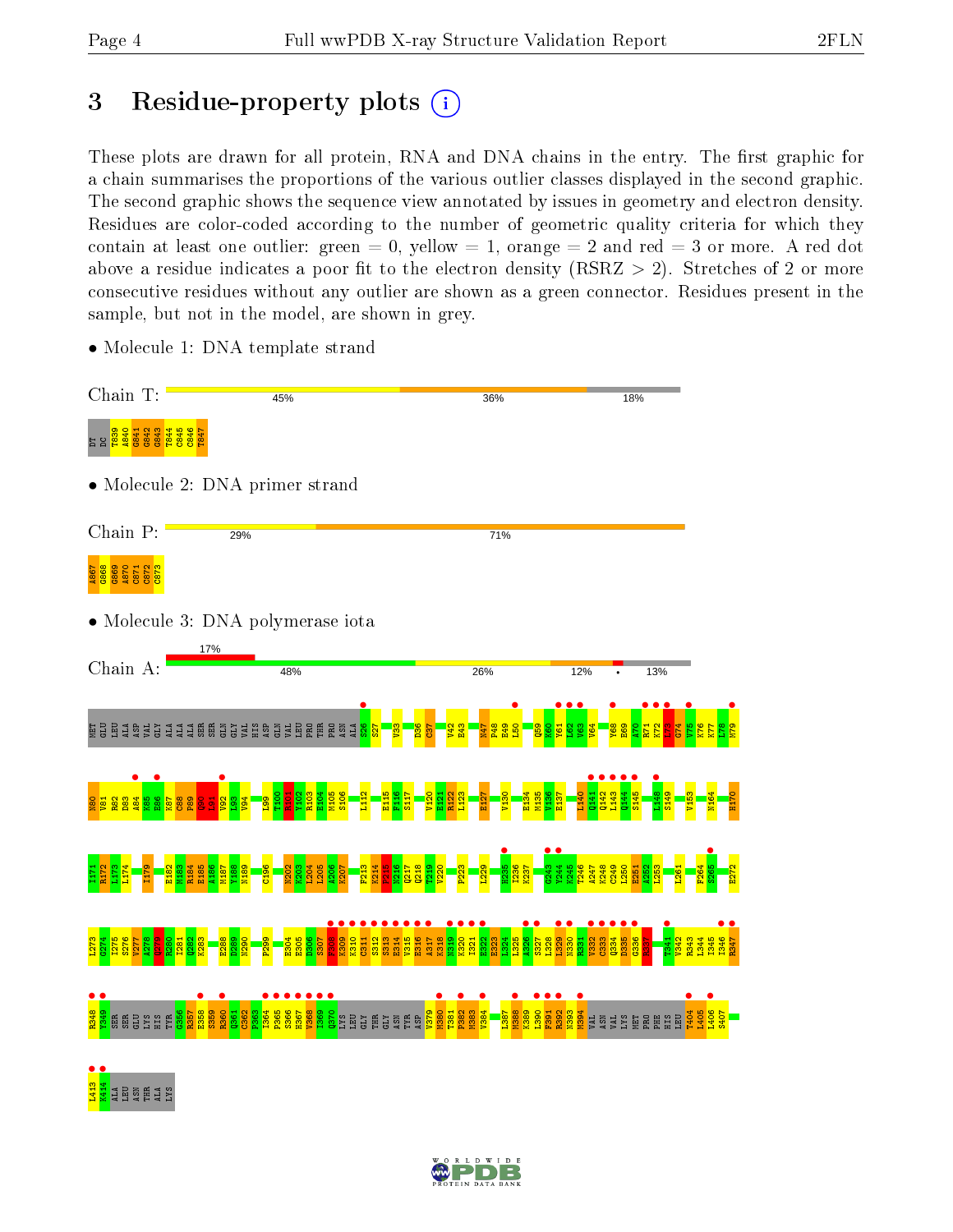## 4 Data and refinement statistics  $(i)$

| Property                                                         | Value                                            | Source     |
|------------------------------------------------------------------|--------------------------------------------------|------------|
| Space group                                                      | P 65 2 2                                         | Depositor  |
| Cell constants                                                   | 98.11Å 202.82Å<br>98.11Å                         | Depositor  |
| a, b, c, $\alpha$ , $\beta$ , $\gamma$                           | $90.00^{\circ}$ $90.00^{\circ}$ $120.00^{\circ}$ |            |
| Resolution $(A)$                                                 | $39.22 - 2.50$                                   | Depositor  |
|                                                                  | $-2.50$<br>39.18                                 | <b>EDS</b> |
| % Data completeness                                              | $95.7(39.22-2.50)$                               | Depositor  |
| (in resolution range)                                            | $95.7(39.18-2.50)$                               | <b>EDS</b> |
| $R_{merge}$                                                      | 0.06                                             | Depositor  |
| $\mathrm{R}_{sym}$                                               | (Not available)                                  | Depositor  |
| $\langle I/\sigma(I) \rangle^{-1}$                               | 6.78 (at $2.51\text{\AA}$ )                      | Xtriage    |
| Refinement program                                               | REFMAC 5.1.24                                    | Depositor  |
|                                                                  | $0.226$ ,<br>0.279                               | Depositor  |
| $R, R_{free}$                                                    | 0.224,<br>0.273                                  | DCC        |
| $\mathcal{R}_{free}$ test set                                    | 2065 reflections $(10.02\%)$                     | wwPDB-VP   |
| Wilson B-factor $(A^2)$                                          | 41.5                                             | Xtriage    |
| Anisotropy                                                       | 0.224                                            | Xtriage    |
| Bulk solvent $k_{sol}(\text{e}/\text{A}^3), B_{sol}(\text{A}^2)$ | 0.31, 81.7                                       | <b>EDS</b> |
| L-test for twinning <sup>2</sup>                                 | $< L >$ = 0.49, $< L^2 >$ = 0.32                 | Xtriage    |
| Estimated twinning fraction                                      | No twinning to report.                           | Xtriage    |
| $F_o, F_c$ correlation                                           | 0.92                                             | <b>EDS</b> |
| Total number of atoms                                            | 3219                                             | wwPDB-VP   |
| Average B, all atoms $(A^2)$                                     | 45.0                                             | wwPDB-VP   |

Xtriage's analysis on translational NCS is as follows: The largest off-origin peak in the Patterson function is  $4.82\%$  of the height of the origin peak. No significant pseudotranslation is detected.

<sup>&</sup>lt;sup>2</sup>Theoretical values of  $\langle |L| \rangle$ ,  $\langle L^2 \rangle$  for acentric reflections are 0.5, 0.333 respectively for untwinned datasets, and 0.375, 0.2 for perfectly twinned datasets.



<span id="page-4-1"></span><span id="page-4-0"></span><sup>1</sup> Intensities estimated from amplitudes.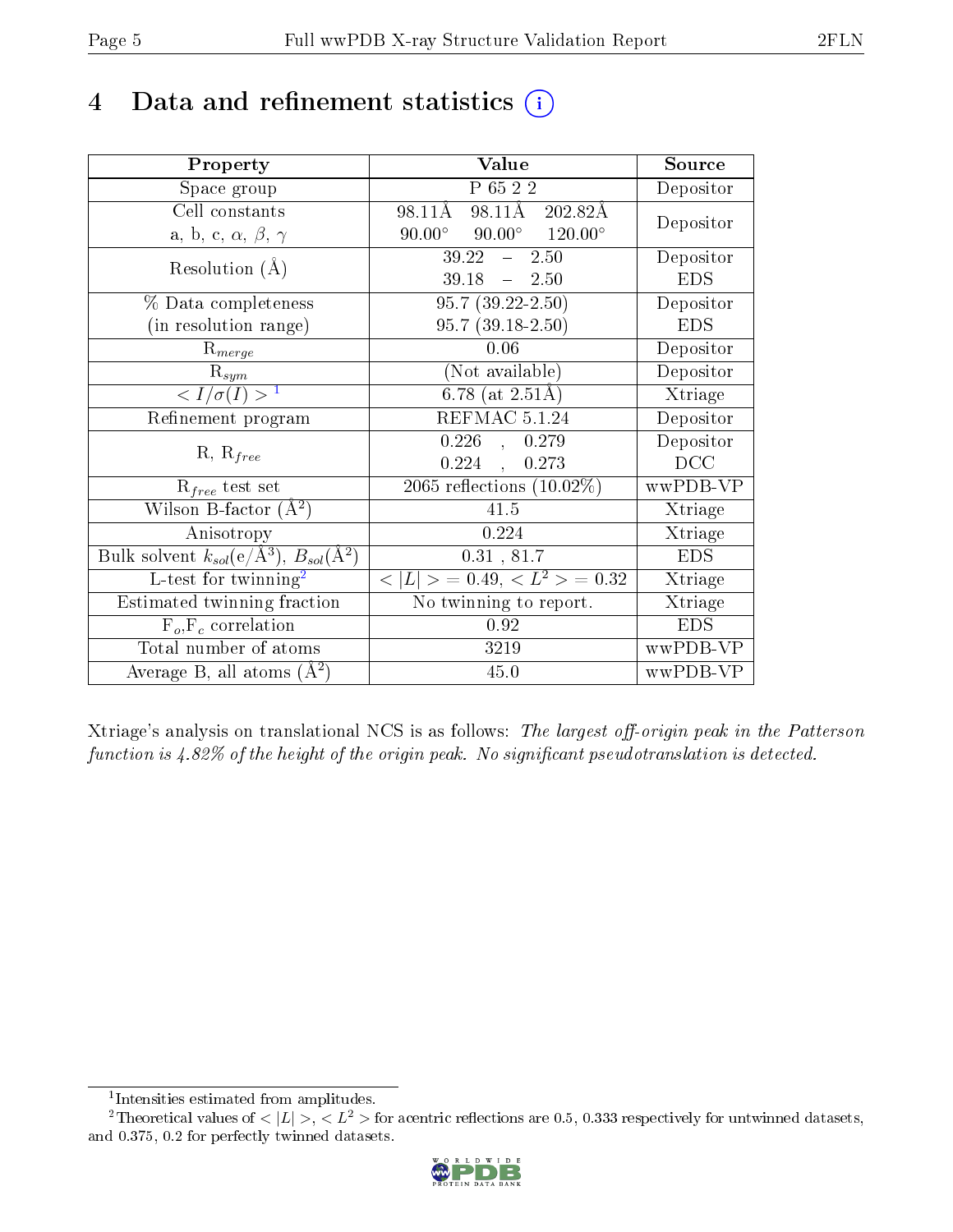## 5 Model quality  $(i)$

## 5.1 Standard geometry  $(i)$

Bond lengths and bond angles in the following residue types are not validated in this section: DOC

The Z score for a bond length (or angle) is the number of standard deviations the observed value is removed from the expected value. A bond length (or angle) with  $|Z| > 5$  is considered an outlier worth inspection. RMSZ is the root-mean-square of all Z scores of the bond lengths (or angles).

| Mol | Chain |      | Bond lengths        | Bond angles |                               |  |
|-----|-------|------|---------------------|-------------|-------------------------------|--|
|     |       | RMSZ | # $ Z >5$           | RMSZ        | # $ Z >5$                     |  |
|     | T     | 3.23 | $26/203$ $(12.8\%)$ | 4.27        | $55/312$ (17.6%)              |  |
| 2.  | P     | 2.82 | $10/136$ $(7.4\%)$  | 4.07        | $44/208$ $(21.2\%)$           |  |
| 3   |       | 1.64 | $29/2835(1.0\%)$    | 1.36        | $27/3835(0.7\%)$              |  |
| All | All   | 1.85 | $65/3174$ $(2.0\%)$ | 1.93        | $\overline{126/4355 (2.9\%)}$ |  |

Chiral center outliers are detected by calculating the chiral volume of a chiral center and verifying if the center is modelled as a planar moiety or with the opposite hand.A planarity outlier is detected by checking planarity of atoms in a peptide group, atoms in a mainchain group or atoms of a sidechain that are expected to be planar.

|  | $\lceil \, \text{Mol} \, \rceil$ Chain $\mid \# \text{Chirality outliers} \mid \# \text{Planarity outliers} \mid$ |
|--|-------------------------------------------------------------------------------------------------------------------|
|  |                                                                                                                   |

| Mol            | Chain          | Res | <b>Type</b> | Atoms         | Z       | Observed $(A)$ | Ideal(A) |
|----------------|----------------|-----|-------------|---------------|---------|----------------|----------|
| 3              | А              | 382 | <b>PRO</b>  | $N$ -CD       | 16.25   | 1.70           | 1.47     |
| 1              | T              | 847 | DT          | $C5-C7$       | 12.34   | 1.57           | 1.50     |
| 1              | $\mathbf T$    | 847 | DT          | $C3'-O3'$     | 9.82    | 1.56           | 1.44     |
| 1              | T              | 840 | DA          | $N3-C4$       | $-9.79$ | 1.28           | 1.34     |
| $\overline{1}$ | $\mathbf T$    | 843 | DG          | $O4'$ -C1'    | $-9.73$ | 1.30           | 1.42     |
| 3              | А              | 288 | <b>GLU</b>  | $CD-OE2$      | 9.70    | 1.36           | 1.25     |
| 1              | T              | 839 | <b>DT</b>   | $C5'-C4'$     | 8.53    | 1.60           | 1.51     |
| 3              | А              | 103 | $\rm{ARG}$  | $CZ-NH2$      | 8.05    | 1.43           | 1.33     |
| 1              | T              | 844 | <b>DT</b>   | $C3'$ - $O3'$ | $-8.02$ | 1.33           | 1.44     |
| 1              | $\mathbf T$    | 843 | DG          | $P-O5'$       | 7.78    | 1.67           | 1.59     |
| $\overline{1}$ | T              | 847 | DT          | $C5-C6$       | 7.40    | 1.39           | 1.34     |
| $\overline{2}$ | $\overline{P}$ | 872 | DC          | $P-O5'$       | 7.24    | 1.67           | 1.59     |
| 3              | А              | 33  | VAL         | $CB-CG1$      | 7.22    | 1.68           | 1.52     |
| $\overline{2}$ | P              | 872 | DC          | $C3'-O3'$     | $-7.21$ | 1.34           | 1.44     |
| 3              | А              | 68  | <b>TYR</b>  | $CD2-CE2$     | 7.21    | 1.50           | 1.39     |

All (65) bond length outliers are listed below:

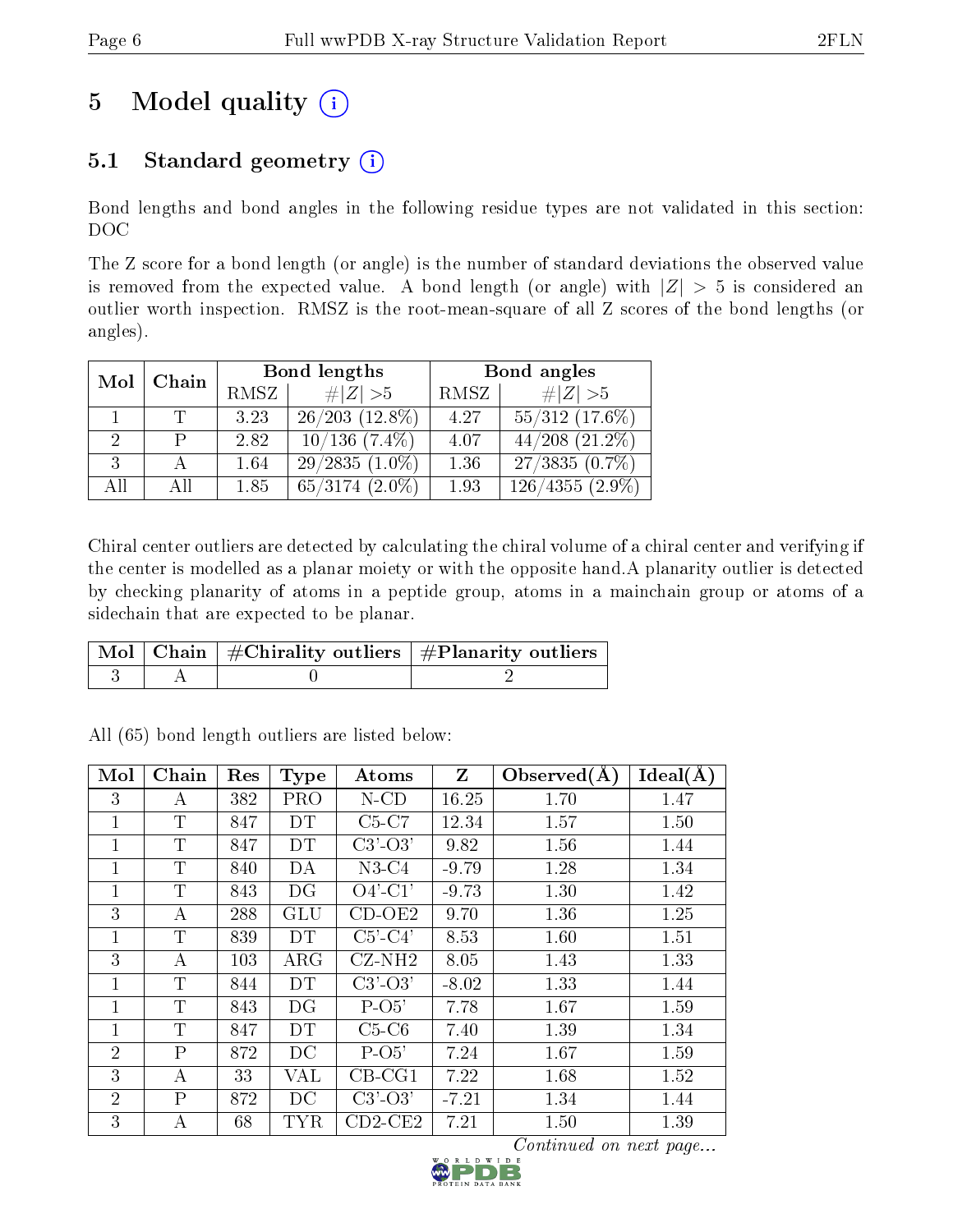| Mol            | Chain                   | Res | Type                     | Atoms                               | $\mathbf{Z}$ | Observed $(\AA)$ | Ideal( $\overline{A}$ ) |
|----------------|-------------------------|-----|--------------------------|-------------------------------------|--------------|------------------|-------------------------|
| 3              | А                       | 94  | VAL                      | $CB-CG2$                            | $-7.18$      | 1.37             | 1.52                    |
| 3              | А                       | 207 | <b>LYS</b>               | $CE-NZ$                             | $-7.16$      | 1.31             | 1.49                    |
| $\overline{2}$ | $\overline{P}$          | 871 | $\overline{DC}$          | $N3-C4$                             | 6.96         | 1.38             | 1.33                    |
| 3              | А                       | 103 | $\rm{ARG}$               | $CZ-NH1$                            | 6.84         | 1.42             | 1.33                    |
| $\mathbf 1$    | T                       | 844 | <b>DT</b>                | $C5-C7$                             | 6.82         | 1.54             | 1.50                    |
| $\mathbf{1}$   | $\overline{\mathrm{T}}$ | 842 | DG                       | $C8-N7$                             | 6.80         | 1.35             | 1.30                    |
| $\sqrt{2}$     | ${\bf P}$               | 871 | DC                       | $C5-C6$                             | 6.76         | 1.39             | 1.34                    |
| $\mathbf{1}$   | $\overline{\text{T}}$   | 845 | $\overline{DC}$          | $C4'-C3'$                           | 6.72         | 1.60             | 1.53                    |
| 3              | $\boldsymbol{A}$        | 134 | <b>GLU</b>               | $CG$ - $CD$                         | 6.70         | 1.61             | 1.51                    |
| $\overline{2}$ | $\overline{\mathrm{P}}$ | 870 | DA                       | $N7-C5$                             | $-6.67$      | 1.35             | 1.39                    |
| $\mathbf{1}$   | T                       | 847 | DT                       | $N1-C6$                             | 6.59         | 1.42             | 1.38                    |
| $\mathbf{1}$   | $\overline{\mathrm{T}}$ | 847 | DT                       | $C1'$ -N1                           | 6.58         | 1.57             | 1.49                    |
| $\sqrt{2}$     | $\overline{P}$          | 869 | $\overline{\mathrm{DG}}$ | $\overline{\text{N1-C2}}$           | 6.58         | 1.43             | 1.37                    |
| 3              | $\boldsymbol{A}$        | 182 | <b>GLU</b>               | $CD-OE1$                            | 6.44         | 1.32             | 1.25                    |
| $\mathbf{3}$   | А                       | 105 | MET                      | $CG-SD$                             | 6.33         | 1.97             | 1.81                    |
| $\mathbf{1}$   | T                       | 841 | DG                       | $P-O5'$                             | 6.26         | 1.66             | 1.59                    |
| $\mathbf{1}$   | $\overline{T}$          | 843 | DG                       | $C5'-C4'$                           | $-6.14$      | 1.44             | 1.51                    |
| 3              | A                       | 101 | $\rm{ARG}$               | $CG$ - $CD$                         | 6.01         | 1.67             | 1.51                    |
| $\overline{2}$ | $\mathbf P$             | 867 | DA                       | $\overline{N9}$ -C4                 | 5.99         | 1.41             | 1.37                    |
| 3              | А                       | 251 | <b>GLU</b>               | $CD-OE1$                            | 5.98         | 1.32             | 1.25                    |
| $\mathbf{1}$   | $\overline{\mathrm{T}}$ | 839 | DT                       | $C5-C7$                             | 5.97         | 1.53             | 1.50                    |
| 3              | A                       | 185 | <b>GLU</b>               | $CD-OE2$                            | 5.94         | 1.32             | 1.25                    |
| 3              | А                       | 122 | $\rm{ARG}$               | $\overline{\text{CD-NE}}$           | $-5.87$      | 1.36             | 1.46                    |
| $\mathbf{3}$   | А                       | 127 | <b>GLU</b>               | $CG$ - $CD$                         | 5.80         | 1.60             | 1.51                    |
| $\overline{3}$ | А                       | 69  | <b>GLU</b>               | $CG$ - $CD$                         | 5.79         | 1.60             | 1.51                    |
| $\mathbf{1}$   | T                       | 842 | DG                       | $C3'-O3'$                           | $-5.77$      | 1.36             | 1.44                    |
| 3              | A                       | 134 | <b>GLU</b>               | $CD-OE1$                            | 5.68         | 1.31             | 1.25                    |
| $\sqrt{2}$     | $\mathbf P$             | 871 | DC                       | $O4'$ -C1'                          | $-5.60$      | 1.35             | 1.42                    |
| $\overline{3}$ | А                       | 220 | VAL                      | $CB-CG2$                            | 5.48         | 1.64             | 1.52                    |
| 3              | А                       | 299 | <b>PRO</b>               | $CA-CB$                             | 5.46         | 1.64             | 1.53                    |
| 3              | A                       | 115 | <b>GLU</b>               | $CD-OE2$                            | $-5.44$      | 1.19             | 1.25                    |
| $\mathbf{1}$   | $\overline{T}$          | 843 | DG                       | $C4'$ - $O4'$                       | 5.41         | 1.50             | 1.45                    |
| $\mathbf{1}$   | Τ                       | 844 | <b>DT</b>                | $C2$ <sup>-</sup> $C1$ <sup>'</sup> | 5.40         | 1.57             | 1.52                    |
| $\mathbf{1}$   | T                       | 843 | $\mathop{\rm DG}$        | $N3-C4$                             | 5.36         | 1.39             | 1.35                    |
| $\overline{2}$ | $\mathbf P$             | 869 | DG                       | $P-O5'$                             | 5.33         | 1.65             | 1.59                    |
| $\mathbf{1}$   | $\mathbf T$             | 843 | DG                       | $O5'-C5'$                           | $-5.32$      | 1.28             | 1.42                    |
| $\mathbf{1}$   | T                       | 843 | DG                       | $O3'$ -P                            | 5.29         | 1.67             | 1.61                    |
| 3              | А                       | 127 | <b>GLU</b>               | $CD-OE2$                            | $-5.27$      | 1.19             | 1.25                    |
| 3              | А                       | 283 | <b>LYS</b>               | $CB-CG$                             | 5.26         | 1.66             | 1.52                    |
| 3              | А                       | 264 | <b>PHE</b>               | $CD1-CE1$                           | $-5.26$      | 1.28             | 1.39                    |
| 3              | Α                       | 214 | <b>LYS</b>               | $CA-C$                              | $-5.25$      | 1.39             | 1.52                    |
| $\mathbf{1}$   | $\overline{\mathrm{T}}$ | 844 | DT                       | $C4-O4$                             | $-5.24$      | 1.18             | 1.23                    |

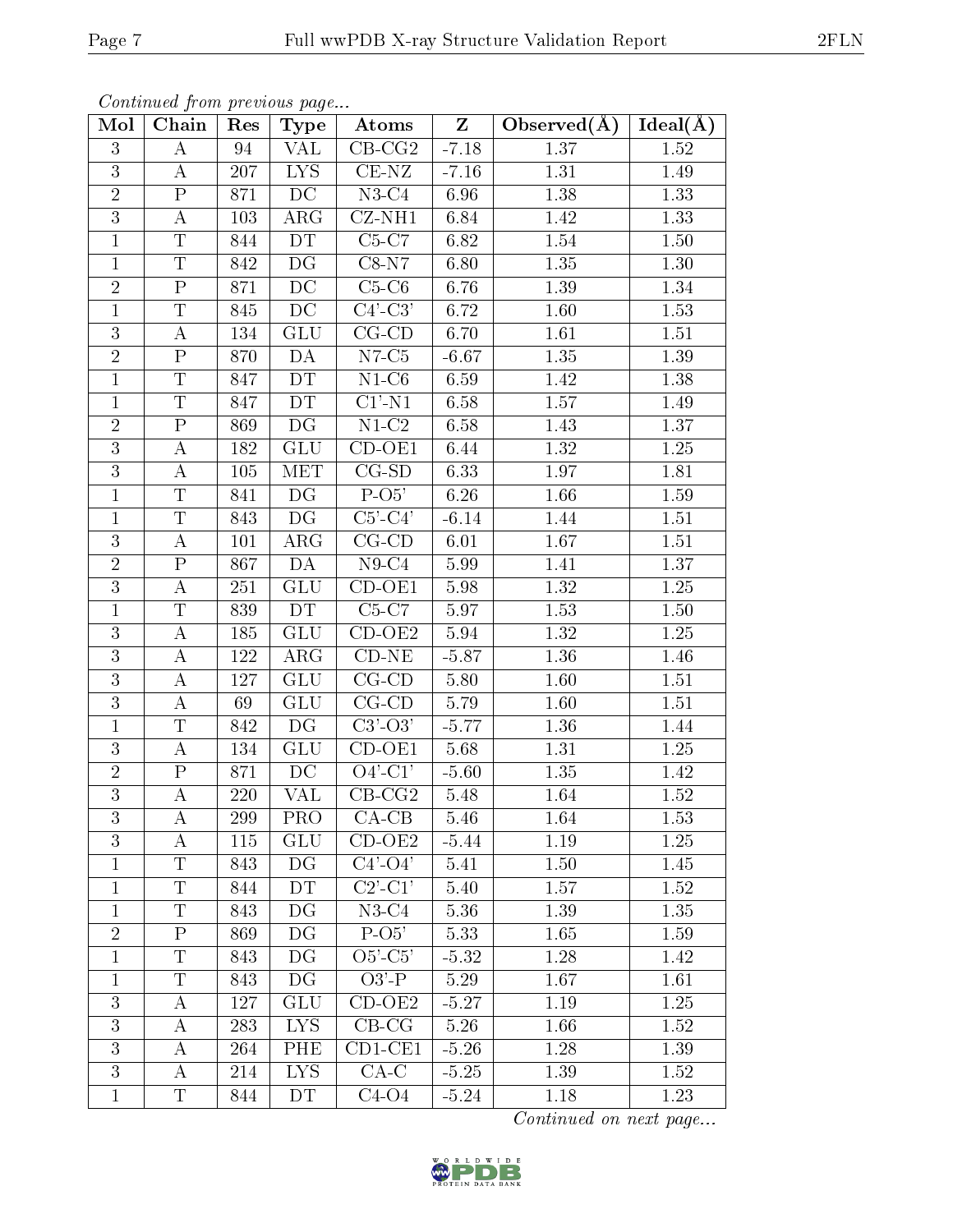| Mol            | Chain        | Res | <b>Type</b> | Atoms         | Z       | Observed $(A$ | Ideal(A) |
|----------------|--------------|-----|-------------|---------------|---------|---------------|----------|
|                | T            | 845 | DС          | $C2'$ - $C1'$ | 5.14    | 1.57          | 1.52     |
| 3              | А            | 317 | ALA         | $C-O$         | 5.12    | 1.33          | 1.23     |
|                | T            | 841 | DG          | $N1-C2$       | 5.11    | 1.41          | 1.37     |
| $\overline{2}$ | $\mathsf{P}$ | 871 | DC          | $N1-C6$       | 5.11    | 1.40          | 1.37     |
| 3              | А            | 61  | <b>TYR</b>  | $CD2$ -CE2    | 5.08    | 1.47          | 1.39     |
| 3              | А            | 42  | VAL         | $CB-CG2$      | $-5.07$ | 1.42          | 1.52     |
|                | T            | 839 | DТ          | $C4'$ - $O4'$ | 5.03    | 1.50          | 1.45     |
| 3              | А            | 218 | GLN         | $CB-CG$       | $-5.03$ | 1.39          | 1.52     |

Continued from previous page...

All (126) bond angle outliers are listed below:

| Mol            | Chain                   | Res              | <b>Type</b>              | Atoms                                     | Z        | Observed $(°)$      | Ideal $(°)$ |
|----------------|-------------------------|------------------|--------------------------|-------------------------------------------|----------|---------------------|-------------|
| $\mathbf{1}$   | $\overline{\mathrm{T}}$ | $\overline{847}$ | DT                       | $C4-C5-C6$                                | $-18.63$ | 106.82              | 118.00      |
| $\mathbf{1}$   | $\overline{T}$          | 844              | DT                       | $C4-C5-C6$                                | $-17.24$ | 107.66              | 118.00      |
| $\overline{1}$ | $\overline{\mathrm{T}}$ | 844              | DT                       | $N3-C4-C5$                                | 17.06    | 125.44              | 115.20      |
| $\mathbf{1}$   | $\overline{\mathrm{T}}$ | 844              | DT                       | $\overline{\text{C4-C5-C7}}$              | 15.53    | 128.32              | 119.00      |
| $\overline{2}$ | $\overline{\mathrm{P}}$ | 870              | DA                       | $\overline{O4'-C4'-C3'}$                  | 12.76    | 113.66              | 106.00      |
| $\overline{2}$ | $\overline{P}$          | 870              | $\overline{DA}$          | $\overline{O4'$ - $C1'$ - $\overline{N9}$ | 12.52    | 116.77              | 108.00      |
| $\mathbf 1$    | T                       | 839              | <b>DT</b>                | $C4-C5-C7$                                | 12.44    | 126.46              | 119.00      |
| $\overline{1}$ | $\overline{T}$          | 847              | DT                       | $N3-C4-C5$                                | 12.15    | 122.49              | 115.20      |
| $\mathbf{1}$   | $\overline{T}$          | 847              | DT                       | $C6-C5-C7$                                | 11.80    | 129.98              | 122.90      |
| $\overline{3}$ | $\boldsymbol{A}$        | 337              | $\overline{\rm{ARG}}$    | $NE$ -CZ-NH1                              | 11.50    | 126.05              | 120.30      |
| $\overline{1}$ | $\overline{T}$          | 847              | DT                       | $\overline{O4'-C4'-C3'}$                  | 11.28    | 112.77              | 106.00      |
| $\overline{2}$ | ${\bf P}$               | 867              | DA                       | $\overline{O4'-C1'-N9}$                   | 10.60    | 115.42              | 108.00      |
| $\overline{2}$ | $\overline{P}$          | 869              | $\overline{\mathrm{DG}}$ | $\overline{P-O3'-C3'}$                    | $-10.35$ | $107.\overline{28}$ | 119.70      |
| $\overline{1}$ | $\overline{\mathrm{T}}$ | 847              | <b>DT</b>                | $C5-C6-N1$                                | 10.18    | 129.81              | 123.70      |
| $\overline{2}$ | $\overline{\mathrm{P}}$ | 867              | DA                       | $\overline{O4'-C4'-C3}$                   | $-10.15$ | 99.91               | 106.00      |
| $\overline{1}$ | $\mathbf T$             | 840              | DA                       | $O5'$ -P-OP1                              | $-10.08$ | 96.62               | 105.70      |
| $\overline{1}$ | $\overline{\mathrm{T}}$ | 844              | DT                       | $N3-C4-O4$                                | $-9.86$  | 113.98              | 119.90      |
| $\overline{2}$ | $\overline{\mathrm{P}}$ | 871              | $\overline{DC}$          | $N1-C2-O2$                                | $-9.82$  | 113.01              | 118.90      |
| $\overline{2}$ | $\overline{\mathrm{P}}$ | 870              | DA                       | $O5'$ -P-OP2                              | $-9.63$  | 97.03               | 105.70      |
| $\overline{2}$ | $\overline{\mathrm{P}}$ | 867              | DA                       | $P-O3'-C3'$                               | 9.60     | 131.22              | 119.70      |
| $\mathbf{1}$   | $\overline{T}$          | 839              | DT                       | $\overline{O4'-C4'-C3'}$                  | $-9.33$  | 100.40              | 106.00      |
| $\mathbf 1$    | $\overline{\mathrm{T}}$ | 841              | $\overline{\mathrm{DG}}$ | $C5-C6-N1$                                | 9.31     | 116.16              | 111.50      |
| 3              | $\boldsymbol{A}$        | 215              | PRO                      | $N$ -CD-CG                                | $-9.14$  | 89.48               | 103.20      |
| $\overline{2}$ | $\overline{P}$          | 867              | DA                       | $C8-N9-C4$                                | $-9.00$  | 102.20              | 105.80      |
| $\mathbf{1}$   | $\overline{T}$          | 843              | DG                       | $N1-C6-O6$                                | $-8.73$  | 114.66              | 119.90      |
| $\mathbf{1}$   | $\overline{\mathrm{T}}$ | 841              | DG                       | $N7-C8-N9$                                | $-8.71$  | 108.75              | 113.10      |
| $\overline{2}$ | $\overline{\mathrm{P}}$ | 872              | $\overline{DC}$          | $\overline{O4'-C4'-C3'}$                  | 8.67     | 111.20              | 106.00      |
| $\overline{1}$ | $\overline{T}$          | 846              | $\overline{DC}$          | $O4'$ -C1'-N1                             | $-8.64$  | 101.95              | 108.00      |
| $\overline{3}$ | $\boldsymbol{A}$        | 103              | $\rm{ARG}$               | NE-CZ-NH1                                 | $-8.64$  | 115.98              | 120.30      |
| $\overline{1}$ | $\overline{T}$          | 839              | DT                       | $C6-C5-C7$                                | $-8.63$  | 117.72              | 122.90      |

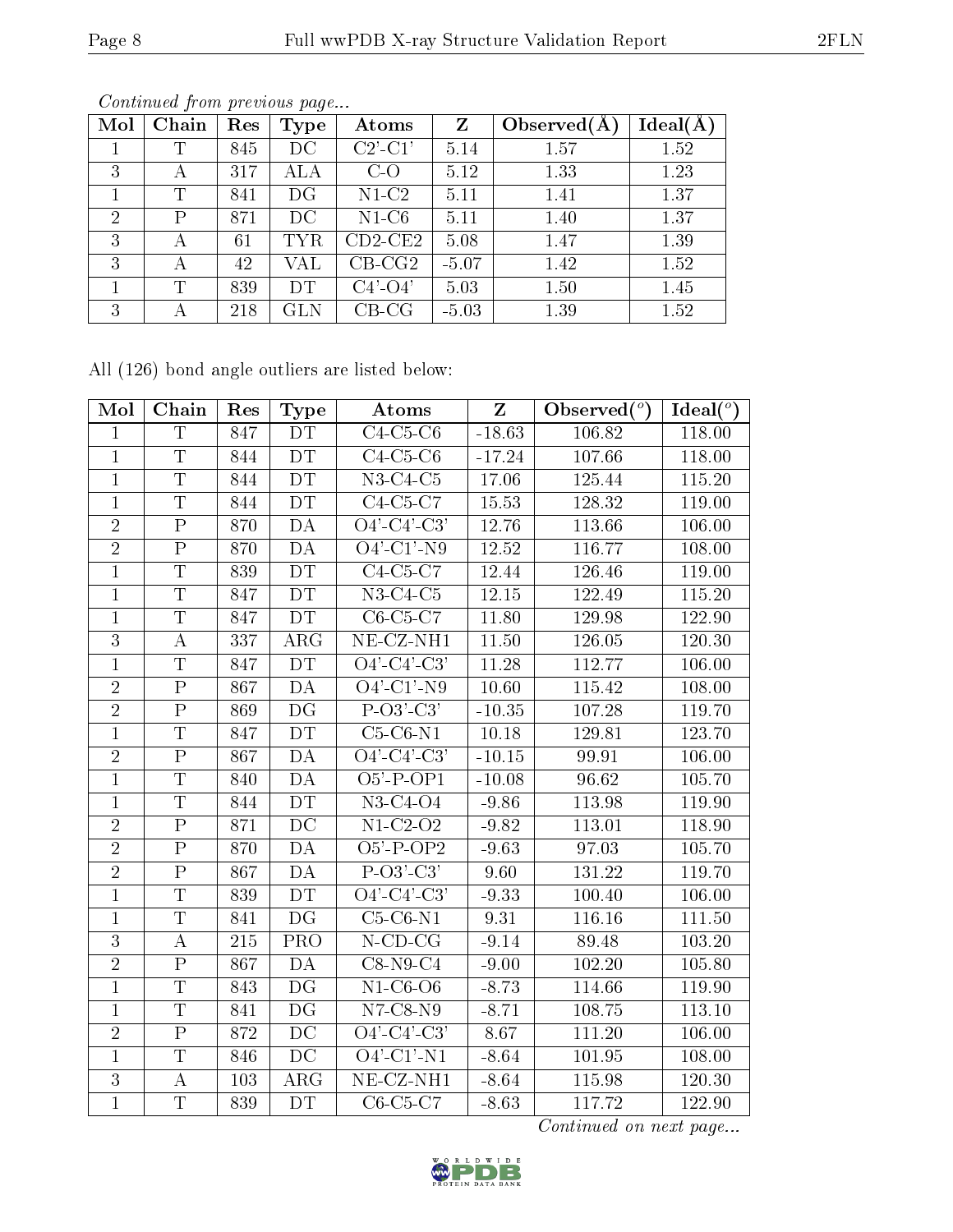| Mol                 | Continued from previous page<br>$\overline{\text{Chain}}$ | Res | <b>Type</b> | Atoms                           | Ideal( $\overline{^{\circ}}$ ) |                                                |        |
|---------------------|-----------------------------------------------------------|-----|-------------|---------------------------------|--------------------------------|------------------------------------------------|--------|
|                     |                                                           |     |             | NE-CZ-NH <sub>2</sub>           | $\overline{\mathrm{Z}}$        | Observed $\left(\overline{\phantom{a}}\right)$ |        |
| 3<br>$\overline{3}$ | A                                                         | 184 | $\rm{ARG}$  |                                 | $-8.60$                        | 116.00                                         | 120.30 |
| $\overline{2}$      | A                                                         | 172 | $\rm{ARG}$  | $NE- CZ-NH1$                    | $-8.46$                        | 116.07                                         | 120.30 |
|                     | $\mathbf{P}$<br>$\mathbf T$                               | 871 | DC          | $N3-C2-O2$<br>$O4'$ -C1'-N9     | 8.38                           | 127.77                                         | 121.90 |
| $\mathbf{1}$        |                                                           | 843 | DG          |                                 | $-8.36$                        | 102.15                                         | 108.00 |
| $\mathbf{1}$        | $\overline{\mathrm{T}}$                                   | 839 | DT.         | $O4'-C1'-C2'$                   | $-8.20$                        | 99.34                                          | 105.90 |
| $\mathbf{1}$        | $\mathbf T$                                               | 844 | <b>DT</b>   | $C5-C6-N1$                      | 8.13                           | 128.58                                         | 123.70 |
| $\overline{1}$      | $\mathbf T$                                               | 839 | <b>DT</b>   | $O5'$ -C5'-C4'                  | 8.09                           | 131.22                                         | 111.00 |
| $\mathbf{1}$        | $\overline{T}$                                            | 841 | DG          | $C5-N7-C8$                      | 7.98                           | 108.29                                         | 104.30 |
| 3                   | $\bf{A}$                                                  | 337 | $\rm{ARG}$  | NE-CZ-NH <sub>2</sub>           | $-7.97$                        | 116.31                                         | 120.30 |
| $\overline{2}$      | $\mathbf{P}$                                              | 872 | DC          | $N1-C2-O2$                      | $-7.72$                        | 114.27                                         | 118.90 |
| $\mathbf{1}$        | $\mathbf T$                                               | 843 | DG          | $\overline{C4'-C3'-C2'}$        | $-7.67$                        | 96.20                                          | 103.10 |
| $\overline{3}$      | $\boldsymbol{A}$                                          | 329 | <b>LEU</b>  | $CB-CG-CD2$                     | $-7.59$                        | 98.09                                          | 111.00 |
| $\overline{3}$      | $\boldsymbol{A}$                                          | 122 | $\rm{ARG}$  | NE-CZ-NH <sub>2</sub>           | $-7.58$                        | 116.51                                         | 120.30 |
| $\mathbf{1}$        | T                                                         | 841 | DG          | $C6-N1-C2$                      | $-7.55$                        | 120.57                                         | 125.10 |
| $\mathbf{1}$        | $\overline{T}$                                            | 843 | DG          | $\overline{\text{C3'-C2'-C1'}}$ | 7.42                           | 111.41                                         | 102.50 |
| $\mathbf{1}$        | T                                                         | 847 | <b>DT</b>   | $C4'$ -C3'-O3'                  | 7.34                           | 128.05                                         | 109.70 |
| $\overline{2}$      | $\overline{\mathrm{P}}$                                   | 870 | DA          | $C2-N3-C4$                      | $-7.31$                        | 106.94                                         | 110.60 |
| 1                   | $\mathbf T$                                               | 844 | DT          | $C5-C4-O4$                      | $-7.21$                        | 119.85                                         | 124.90 |
| 3                   | А                                                         | 143 | <b>LEU</b>  | $CB-CG-CD1$                     | $-7.20$                        | 98.76                                          | 111.00 |
| $\mathbf{1}$        | $\mathbf T$                                               | 843 | DG          | $C5-C6-N1$                      | 7.17                           | 115.09                                         | 111.50 |
| $\overline{2}$      | $\mathbf{P}$                                              | 867 | DA          | N7-C8-N9                        | 7.17                           | 117.39                                         | 113.80 |
| $\mathbf{1}$        | $\mathbf T$                                               | 845 | DC          | $OP1-P-O3'$                     | $-7.15$                        | 89.48                                          | 105.20 |
| 3                   | $\boldsymbol{A}$                                          | 101 | $\rm{ARG}$  | NE-CZ-NH <sub>2</sub>           | $-7.13$                        | 116.73                                         | 120.30 |
| $\mathbf{1}$        | $\overline{\mathrm{T}}$                                   | 840 | DA          | $\overline{O4'-C1'-N9}$         | $-7.10$                        | 103.03                                         | 108.00 |
| $\mathbf{1}$        | $\mathbf T$                                               | 843 | DG          | $C8-N9-C4$                      | $-7.04$                        | 103.58                                         | 106.40 |
| $\overline{2}$      | $\mathbf P$                                               | 868 | DG          | $O4'$ -C1'-N9                   | 7.03                           | 112.92                                         | 108.00 |
| $\mathbf{1}$        | $\overline{T}$                                            | 847 | <b>DT</b>   | $C4-C5-C7$                      | 6.99                           | 123.19                                         | 119.00 |
| $\mathbf{1}$        | $\mathbf T$                                               | 839 | <b>DT</b>   | $C5'-C4'-C3'$                   | 6.94                           | 126.59                                         | 114.10 |
| $\mathbf{1}$        | $\mathbf T$                                               | 844 | DT          | $C2-N3-C4$                      | $-6.84$                        | 123.09                                         | 127.20 |
| $\overline{2}$      | $\mathbf{P}$                                              | 867 | DA          | $O4'-C1'-C2'$                   | $-6.82$                        | 100.44                                         | 105.90 |
| $\mathbf{3}$        | A                                                         | 172 | $\rm{ARG}$  | $CG$ - $CD$ - $NE$              | $-6.70$                        | 97.72                                          | 111.80 |
| $\mathbf{1}$        | $\overline{T}$                                            | 843 | DG          | $N9-C4-C5$                      | 6.63                           | 108.05                                         | 105.40 |
| $\overline{2}$      | $\mathbf P$                                               | 867 | DA          | $C1'$ -O4'-C4'                  | 6.62                           | 116.72                                         | 110.10 |
| $\overline{2}$      | $\mathbf P$                                               | 870 | DA          | $C5'-C4'-O4'$                   | $-6.52$                        | 96.92                                          | 109.30 |
| $\overline{2}$      | $\mathbf P$                                               | 868 | DG          | $C6-C5-N7$                      | $-6.48$                        | 126.51                                         | 130.40 |
| $\overline{3}$      | А                                                         | 122 | $\rm{ARG}$  | $CG$ - $CD$ - $NE$              | $-6.42$                        | $98.\overline{32}$                             | 111.80 |
| $\overline{3}$      | A                                                         | 74  | <b>GLY</b>  | $N$ -CA-C                       | 6.38                           | 129.05                                         | 113.10 |
| $\mathbf 1$         | T                                                         | 843 | DG          | $C2-N3-C4$                      | 6.28                           | 115.04                                         | 111.90 |
| $\mathbf{1}$        | T                                                         | 842 | DG          | $C4'$ - $C3'$ - $O3'$           | 6.26                           | 125.34                                         | 109.70 |
| $\mathbf{1}$        | T                                                         | 847 | DT          | $C5-C4-O4$                      | $-6.25$                        | 120.52                                         | 124.90 |
| $\overline{2}$      | $\mathbf{P}$                                              | 872 | DC          | $O4'$ -C1'-C2'                  | 6.21                           | 110.87                                         | 105.90 |
| $\overline{2}$      | $\mathbf{P}$                                              | 871 | DC          | $O5'$ -P-OP2                    | $-6.20$                        | 100.12                                         | 105.70 |

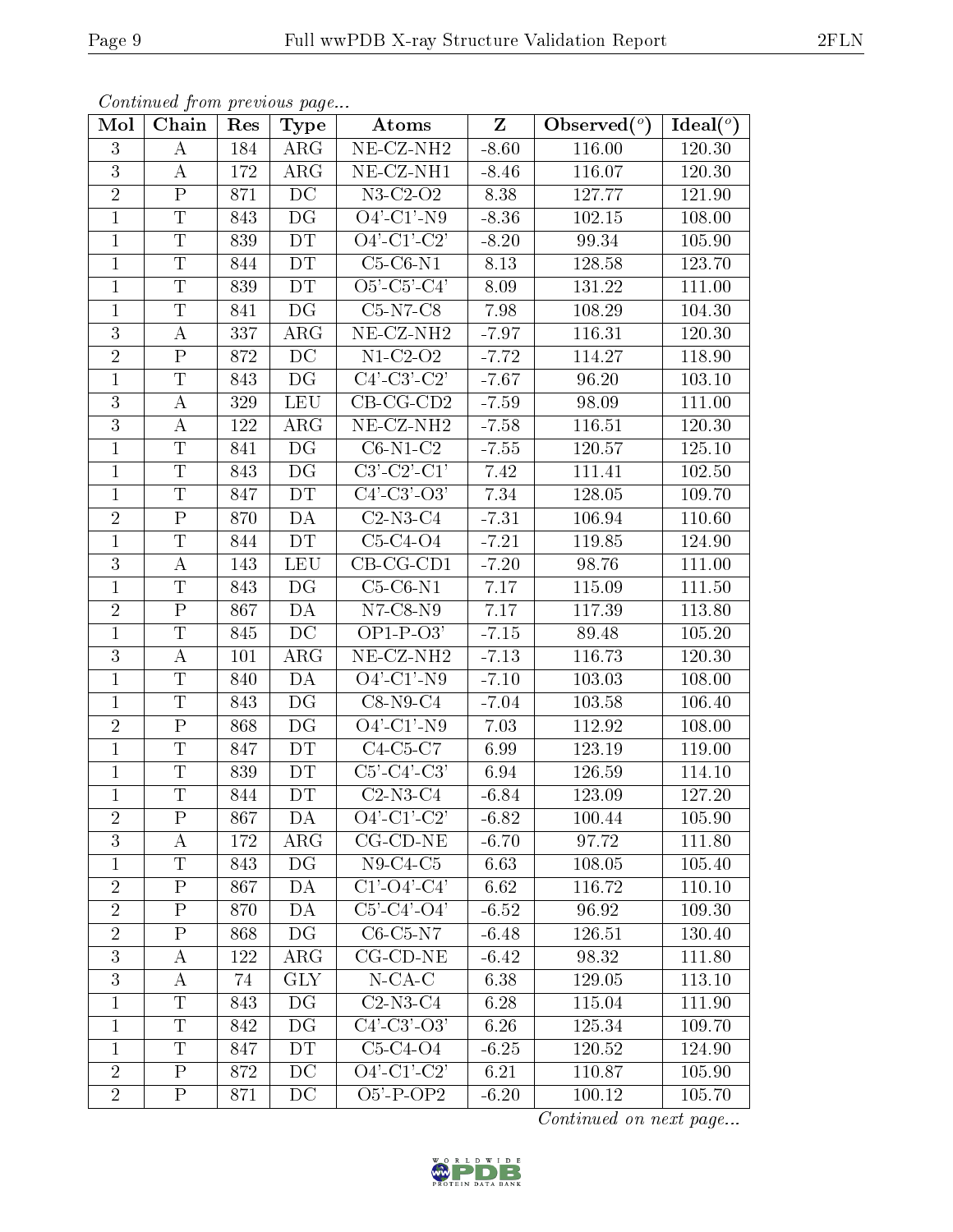| Mol            | Continuea from previous page<br>Chain | Res              | <b>Type</b>              | Atoms                            | $\mathbf{Z}$ | Observed $(°)$ | Ideal $(°)$ |
|----------------|---------------------------------------|------------------|--------------------------|----------------------------------|--------------|----------------|-------------|
| $\overline{2}$ | $\mathbf P$                           | 870              | DA                       | $OP1-P-03'$                      | 6.19         | 118.82         | 105.20      |
| 3              | А                                     | 71               | $\rm{ARG}$               | NE-CZ-NH1                        | 6.18         | 123.39         | 120.30      |
| $\mathbf{1}$   | $\overline{\mathrm{T}}$               | 844              | DT                       | $O4'$ -C1'-N1                    | 6.18         | 112.33         | 108.00      |
| $\mathbf{1}$   | Τ                                     | 845              | DC                       | $O4'-C1'-C2'$                    | 6.13         | 110.81         | 105.90      |
| $\overline{1}$ | $\overline{\mathrm{T}}$               | $\overline{843}$ | $\overline{\mathrm{DG}}$ | $\overline{O4'-C1'-C2'}$         | $-6.12$      | 101.01         | 105.90      |
| $\overline{2}$ | ${\bf P}$                             | 867              | DA                       | $C6-N1-C2$                       | $-6.08$      | 114.95         | 118.60      |
| $\overline{2}$ | ${\bf P}$                             | 872              | DC                       | $O5'$ -P-OP1                     | $-6.07$      | 100.24         | 105.70      |
| $\mathbf{1}$   | T                                     | 839              | DT                       | $C2-N1-C1'$                      | 6.05         | 127.89         | 118.20      |
| $\overline{3}$ | A                                     | 279              | <b>GLN</b>               | $CB-CA-C$                        | 5.99         | 122.39         | 110.40      |
| $\mathbf{1}$   | $\overline{\mathrm{T}}$               | 847              | DT                       | $O4'$ -C1'-N1                    | 5.95         | 112.17         | 108.00      |
| $\overline{2}$ | ${\bf P}$                             | 868              | DG                       | $C4-C5-N7$                       | 5.92         | 113.17         | 110.80      |
| $\mathbf{1}$   | $\overline{\mathrm{T}}$               | 847              | DT                       | $\overline{O5' - P}$ - $OP2$     | 5.86         | 117.73         | 110.70      |
| $\overline{2}$ | ${\bf P}$                             | 872              | DC                       | $C4'-C3'-O3'$                    | 5.81         | 124.23         | 109.70      |
| $\overline{3}$ | А                                     | 335              | ASP                      | $CB-CG-OD1$                      | 5.79         | 123.52         | 118.30      |
| $\mathbf{1}$   | $\overline{T}$                        | 841              | DG                       | $N1-C6-O6$                       | $-5.73$      | 116.46         | 119.90      |
| $\overline{3}$ | A                                     | 73               | LEU                      | $CB-CG-CD2$                      | 5.71         | 120.70         | 111.00      |
| $\mathbf{1}$   | Τ                                     | 846              | DC                       | $C4'-C3'-C2'$                    | 5.66         | 108.19         | 103.10      |
| $\overline{2}$ | ${\bf P}$                             | 872              | $\rm DC$                 | $C5'-C4'-O4'$                    | $-5.63$      | 98.60          | 109.30      |
| $\overline{2}$ | $\mathbf P$                           | 871              | DC                       | $C5-C4-N4$                       | $-5.54$      | 116.32         | 120.20      |
| $\mathbf{1}$   | T                                     | 842              | $\overline{\mathrm{DG}}$ | $N1-C2-N2$                       | $5.54\,$     | 121.18         | 116.20      |
| $\mathbf{1}$   | Τ                                     | 846              | DC                       | $C4-C5-C6$                       | 5.54         | 120.17         | 117.40      |
| $\overline{2}$ | $\overline{\mathrm{P}}$               | 871              | $\overline{DC}$          | $C4'-C3'-O3'$                    | 5.54         | 123.54         | 109.70      |
| $\mathbf{1}$   | Τ                                     | 839              | DT                       | $C6-N1-C1'$                      | $-5.52$      | 112.13         | 120.40      |
| $\overline{2}$ | $\overline{\mathrm{P}}$               | 871              | $\overline{DC}$          | $N3-C4-N4$                       | 5.50         | 121.85         | 118.00      |
| $\overline{2}$ | $\overline{P}$                        | 867              | DA                       | $C5-C6-N1$                       | 5.47         | 120.44         | 117.70      |
| $\overline{2}$ | ${\bf P}$                             | 869              | DG                       | $OP2-P-O3'$                      | $5.45\,$     | 117.20         | 105.20      |
| $\overline{2}$ | $\overline{P}$                        | 869              | DG                       | $C6-N1-C2$                       | $-5.45$      | 121.83         | 125.10      |
| $\mathbf{1}$   | T                                     | 846              | DC                       | $N3-C4-C5$                       | $-5.43$      | 119.73         | 121.90      |
| $\overline{3}$ | A                                     | 140              | LEU                      | $CB-CG-CD1$                      | $-5.41$      | <b>101.80</b>  | 111.00      |
| 3              | А                                     | 69               | GLU                      | OE1-CD-OE2                       | $-5.40$      | 116.82         | 123.30      |
| $\overline{2}$ | ${\bf P}$                             | 867              | DA                       | $N3-C4-C5$                       | $-5.40$      | 123.02         | 126.80      |
| $\overline{3}$ | А                                     | 88               | CYS                      | $N$ -CA-C                        | 5.39         | 125.56         | 111.00      |
| $\overline{2}$ | $\mathbf P$                           | 868              | DG                       | $P-O5'-C5'$                      | 5.37         | 129.50         | 120.90      |
| $\overline{2}$ | $\mathbf{P}$                          | 867              | DA                       | $C5'$ - $C4'$ - $\overline{C3'}$ | 5.33         | 123.69         | 114.10      |
| $\mathbf{1}$   | Τ                                     | 840              | DA                       | $C3'-C2'-C1'$                    | 5.32         | 108.89         | 102.50      |
| $\mathbf{1}$   | $\mathbf T$                           | 842              | DG                       | $OP2-P-O3'$                      | 5.29         | 116.85         | 105.20      |
| $\overline{3}$ | А                                     | 246              | <b>THR</b>               | OG1-CB-CG2                       | $-5.29$      | 97.83          | 110.00      |
| 3              | А                                     | 223              | <b>PRO</b>               | $N$ -CD-CG                       | 5.29         | 111.13         | 103.20      |
| $\overline{2}$ | $\mathbf P$                           | 868              | DG                       | $O3'$ -P- $O5'$                  | $-5.28$      | 93.96          | 104.00      |
| $\overline{3}$ | А                                     | 91               | <b>LEU</b>               | $CA-CB-CG$                       | 5.27         | 127.43         | 115.30      |
| $\overline{2}$ | ${\bf P}$                             | 869              | DG                       | $C8-N9-C4$                       | $-5.24$      | 104.31         | 106.40      |
| $\sqrt{2}$     | $\mathbf P$                           | 868              | DG                       | $N9-C4-C5$                       | $-5.23$      | 103.31         | 105.40      |

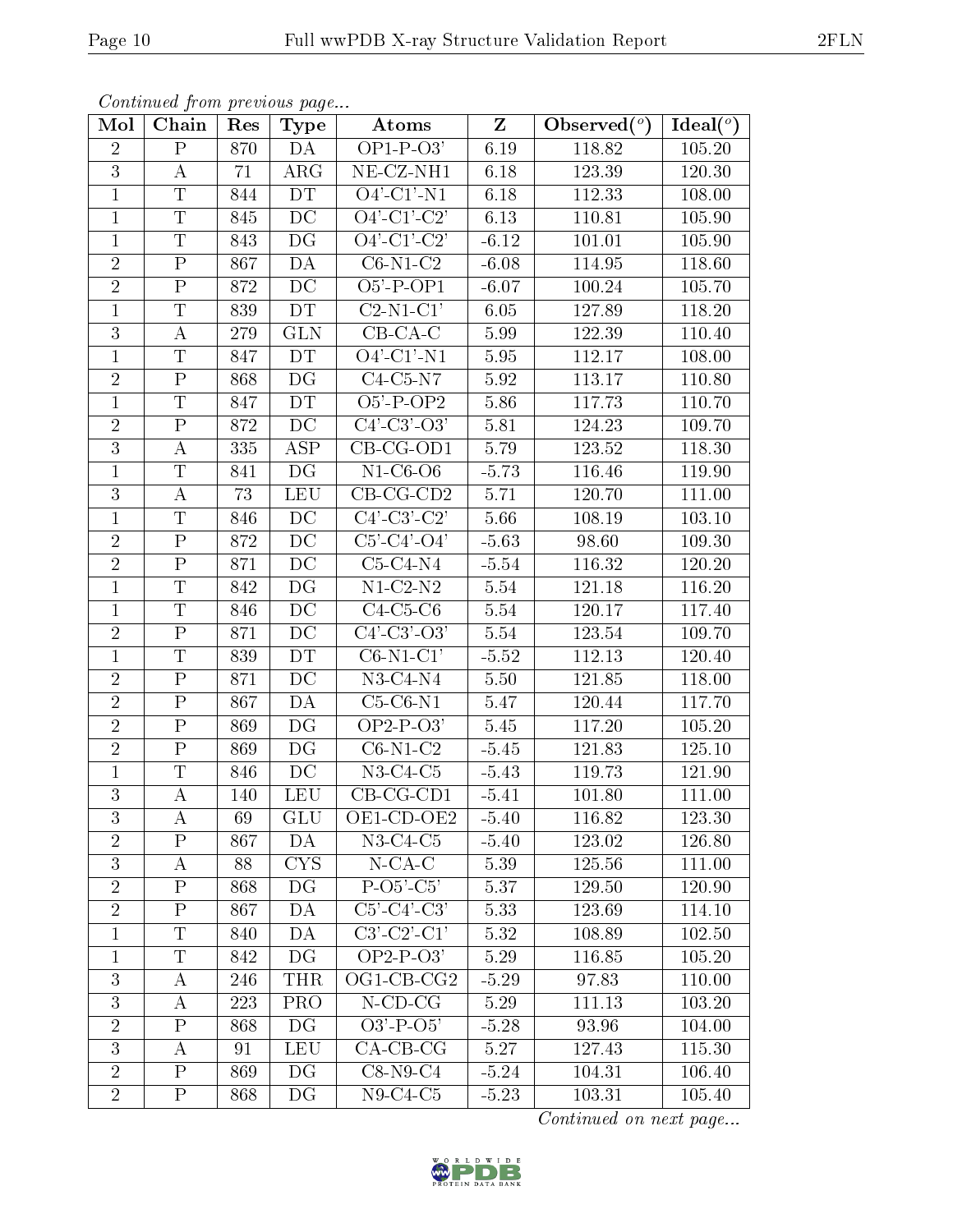| Page 11        |                              | Full wwPDB X-ray Structure Validation Report |            |                       |                 |                |          | 2FLN |  |
|----------------|------------------------------|----------------------------------------------|------------|-----------------------|-----------------|----------------|----------|------|--|
|                | Continued from previous page |                                              |            |                       |                 |                |          |      |  |
| Mol            | Chain                        | Res                                          | Type       | Atoms                 | $Z_{\parallel}$ | Observed $(°)$ | Ideal(°) |      |  |
| 1              | Τ                            | 842                                          | DG         | $C5'$ - $C4'$ - $O4'$ | $-5.23$         | 99.37          | 109.30   |      |  |
| $\overline{2}$ | $\rm P$                      | 872                                          | DC         | $O4'$ -C1'-N1         | 5.21            | 111.65         | 108.00   |      |  |
| 1              | T                            | 839                                          | DT         | $C5'$ - $C4'$ - $O4'$ | 5.19            | 119.17         | 109.30   |      |  |
| $\overline{2}$ | $\mathbf{P}$                 | 870                                          | DA         | $C5-N7-C8$            | $-5.18$         | 101.31         | 103.90   |      |  |
| 3              | A                            | 336                                          | <b>GLY</b> | $N$ -CA-C             | $-5.18$         | 100.16         | 113.10   |      |  |
| 3              | А                            | 179                                          | <b>ILE</b> | $CA-CB-CG1$           | 5.16            | 120.81         | 111.00   |      |  |
| 1              | T                            | 847                                          | <b>DT</b>  | $C3'-C2'-C1'$         | 5.15            | 108.68         | 102.50   |      |  |
| $\overline{2}$ | $\mathbf{P}$                 | 867                                          | DA         | $O5'$ -C5'-C4'        | 5.08            | 123.70         | 111.00   |      |  |
| $\overline{2}$ | $\rm P$                      | 870                                          | DA         | $N1-C6-N6$            | 5.05            | 121.63         | 118.60   |      |  |
| $\overline{2}$ | $\mathbf{P}$                 | 869                                          | DG         | $O4'$ -C1'-N9         | 5.05            | 111.53         | 108.00   |      |  |
| 3              | А                            | 204                                          | LEU        | $CB-CG-CD2$           | 5.02            | 119.54         | 111.00   |      |  |

3 | A | 215 | PRO | C-N-CA | -5.00 | 109.19 | 121.70

There are no chirality outliers.

All (2) planarity outliers are listed below:

| Mol | Chain |     |     | Res   Type   Group |
|-----|-------|-----|-----|--------------------|
|     |       | 213 | PHE | Peptide            |
|     |       | 309 |     | Peptide            |

## 5.2 Too-close contacts  $(i)$

In the following table, the Non-H and H(model) columns list the number of non-hydrogen atoms and hydrogen atoms in the chain respectively. The H(added) column lists the number of hydrogen atoms added and optimized by MolProbity. The Clashes column lists the number of clashes within the asymmetric unit, whereas Symm-Clashes lists symmetry related clashes.

|   |      | Mol   Chain   Non-H   H(model)   H(added) |         |     | Clashes   Symm-Clashes |
|---|------|-------------------------------------------|---------|-----|------------------------|
|   | 182  |                                           | $104\,$ |     |                        |
| D | 139  |                                           | 79      |     |                        |
|   | 2797 |                                           | 2781    | 140 |                        |
|   | 95   |                                           |         |     |                        |
|   |      |                                           |         |     |                        |
| ╓ |      |                                           |         |     |                        |
|   | 3219 |                                           | 2964    | 152 |                        |

The all-atom clashscore is defined as the number of clashes found per 1000 atoms (including hydrogen atoms). The all-atom clashscore for this structure is 25.

All (152) close contacts within the same asymmetric unit are listed below, sorted by their clash magnitude.

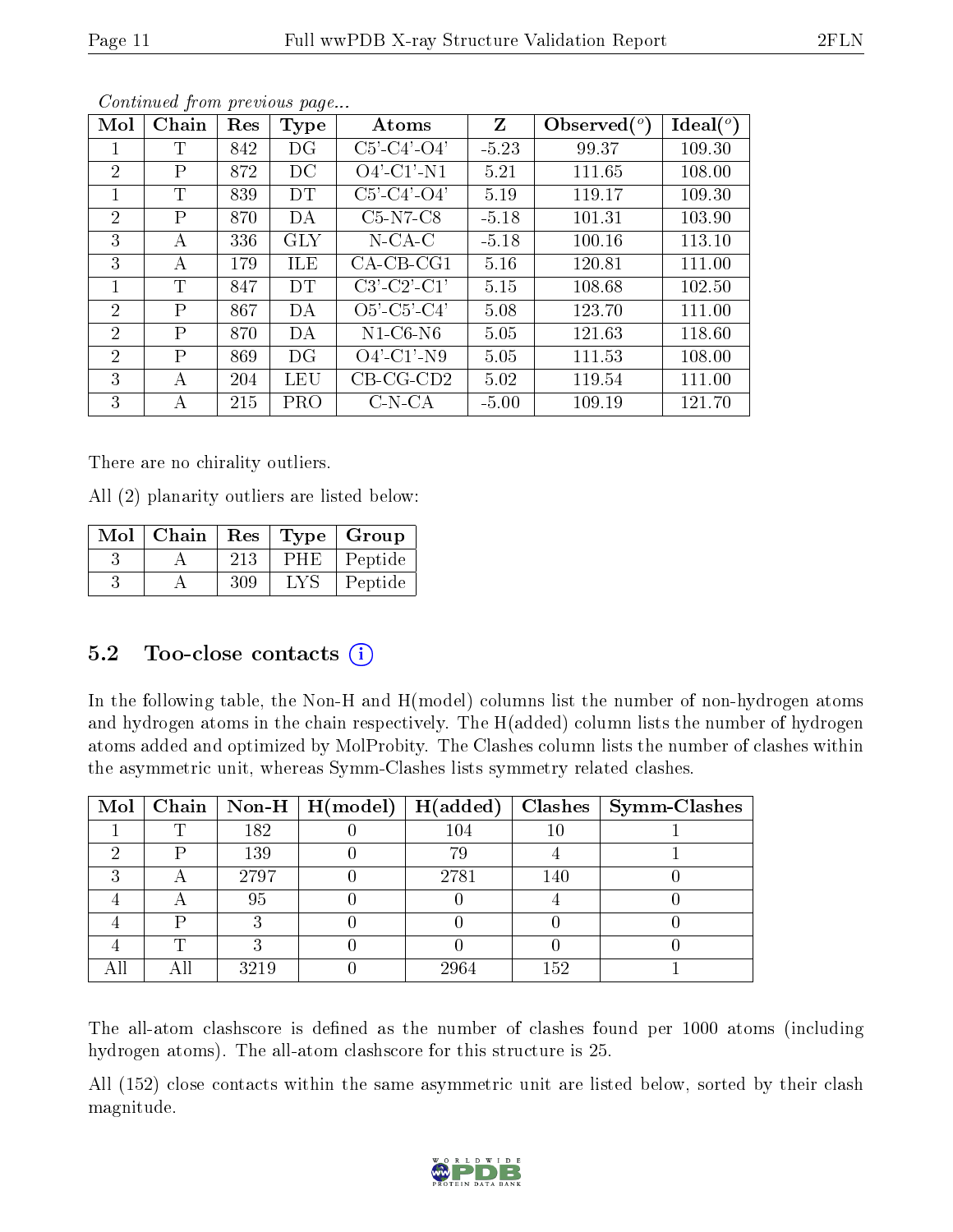| Atom-1                        | Atom-2                       | Interatomic    | Clash         |  |
|-------------------------------|------------------------------|----------------|---------------|--|
|                               |                              | distance $(A)$ | overlap $(A)$ |  |
| 3:A:382:PRO:CD                | 3:A:382:PRO:N                | 1.70           | 1.45          |  |
| 3:A:87:LYS:O                  | 3:A:88:CYS:SG                | 1.98           | 1.21          |  |
| 3: A:392: ARG:O               | 3:A:394:MET:N                | 1.83           | 1.10          |  |
| 3:A:347:ARG:HD3               | 3:A:405:LEU:CB               | 1.80           | 1.10          |  |
| $3:$ A:320:LYS:O              | 3:A:323:GLU:HB2              | 1.51           | 1.08          |  |
| 3:A:344:LEU:HD11              | 3:A:387:LEU:HD22             | 1.31           | 1.06          |  |
| 3:A:347:ARG:HG2               | 3:A:404:THR:HG23             | 1.35           | 1.03          |  |
| 3:A:347:ARG:CG                | 3:A:404:THR:HG23             | 1.93           | 0.97          |  |
| 3: A:89: PRO:O                | 3:A:91:LEU:N                 | 1.98           | 0.97          |  |
| 3:A:236:ILE:HD12              | 3:A:250:LEU:HD13             | 1.52           | 0.92          |  |
| 3:A:347:ARG:CD                | 3:A:405:LEU:CB               | 2.50           | 0.89          |  |
| 3:A:379:VAL:O                 | 3:A:382:PRO:HD2              | 1.72           | 0.89          |  |
| 3:A:247:ALA:O                 | 3:A:251:GLU:HG3              | 1.74           | 0.88          |  |
| 3:A:47:ASN:C                  | 3:A:47:ASN:HD22              | 1.76           | 0.87          |  |
| $3:A:304:GL\overline{U:HG3}$  | 3:A:328:LEU:HG               | 1.56           | 0.86          |  |
| $1: T:841: \overline{DG:H2"}$ | 1:T:842:DG:H5"               | 1.61           | 0.81          |  |
| 3:A:82:ARG:O                  | 3:A:84:ALA:N                 | 2.14           | 0.79          |  |
| 3:A:82:ARG:C                  | 3:A:84:ALA:H                 | 1.82           | 0.79          |  |
| 3:A:120:VAL:HG22              | 3:A:130:VAL:HG22             | 1.68           | 0.75          |  |
| 1:T:842:DG:C2'                | $1:T:843:\overline{DG:H5'}$  | 2.16           | 0.75          |  |
| 3:A:249:CYS:SG                | 3:A:273:LEU:HD21             | 2.27           | 0.75          |  |
| 3:A:325:LEU:HB3               | 3:A:380:MET:HE3              | 1.68           | 0.74          |  |
| 3:A:308:PHE:HB2               | 3:A:311:CYS:HB2              | 1.68           | 0.74          |  |
| 2:P:872:DC:H2"                | 2:P:873:DOC:H5"              | 1.70           | 0.74          |  |
| 3:A:392:ARG:C                 | 3:A:394:MET:H                | 1.89           | 0.72          |  |
| 1:T:842:DG:H2'                | 1:T:843:DG:H5'               | 1.70           | 0.71          |  |
| 3:A:47:ASN:HD21               | 3:A:49:GLU:HB2               | 1.53           | 0.71          |  |
| 3:A:388:MET:O                 | 3:A:391:PHE:HB3              | 1.93           | 0.69          |  |
| 3:A:47:ASN:ND2                | 3:A:47:ASN:C                 | 2.46           | 0.69          |  |
| 3:A:47:ASN:ND2                | 3:A:47:ASN:O                 | 2.16           | 0.69          |  |
| 3:A:82:ARG:C                  | 3:A:84:ALA:N                 | 2.46           | 0.69          |  |
| 3:A:164:ASN:H                 | $3:A:170:\overline{HIS:HD2}$ | 1.42           | 0.68          |  |
| 3:A:202:ASN:C                 | 3:A:202:ASN:HD22             | 1.99           | 0.66          |  |
| 3: A:308: PHE:O               | 3: A:308: PHE: HD1           | 1.78           | 0.66          |  |
| 3:A:196:CYS:SG                | 3:A:214:LYS:O                | 2.53           | 0.65          |  |
| 3: A:344:LEU:O                | $3: A:359:$ SER:HA           | 1.96           | 0.65          |  |
| 3:A:137:GLU:HG2               | 3:A:172:ARG:NH1              | 2.12           | 0.65          |  |
| 3:A:335:ASP:OD2               | 3:A:337:ARG:HB2              | 1.98           | 0.64          |  |
| 3:A:236:ILE:CD1               | 3:A:250:LEU:HD13             | 2.25           | 0.64          |  |
| 3:A:172:ARG:HD3               | 4:A:981:HOH:O                | 1.97           | 0.63          |  |
| 3:A:335:ASP:OD2               | 3:A:337:ARG:HD3              | 1.99           | 0.63          |  |
| 3:A:36:ASP:OD1                | 3:A:215:PRO:O                | 2.17           | 0.62          |  |

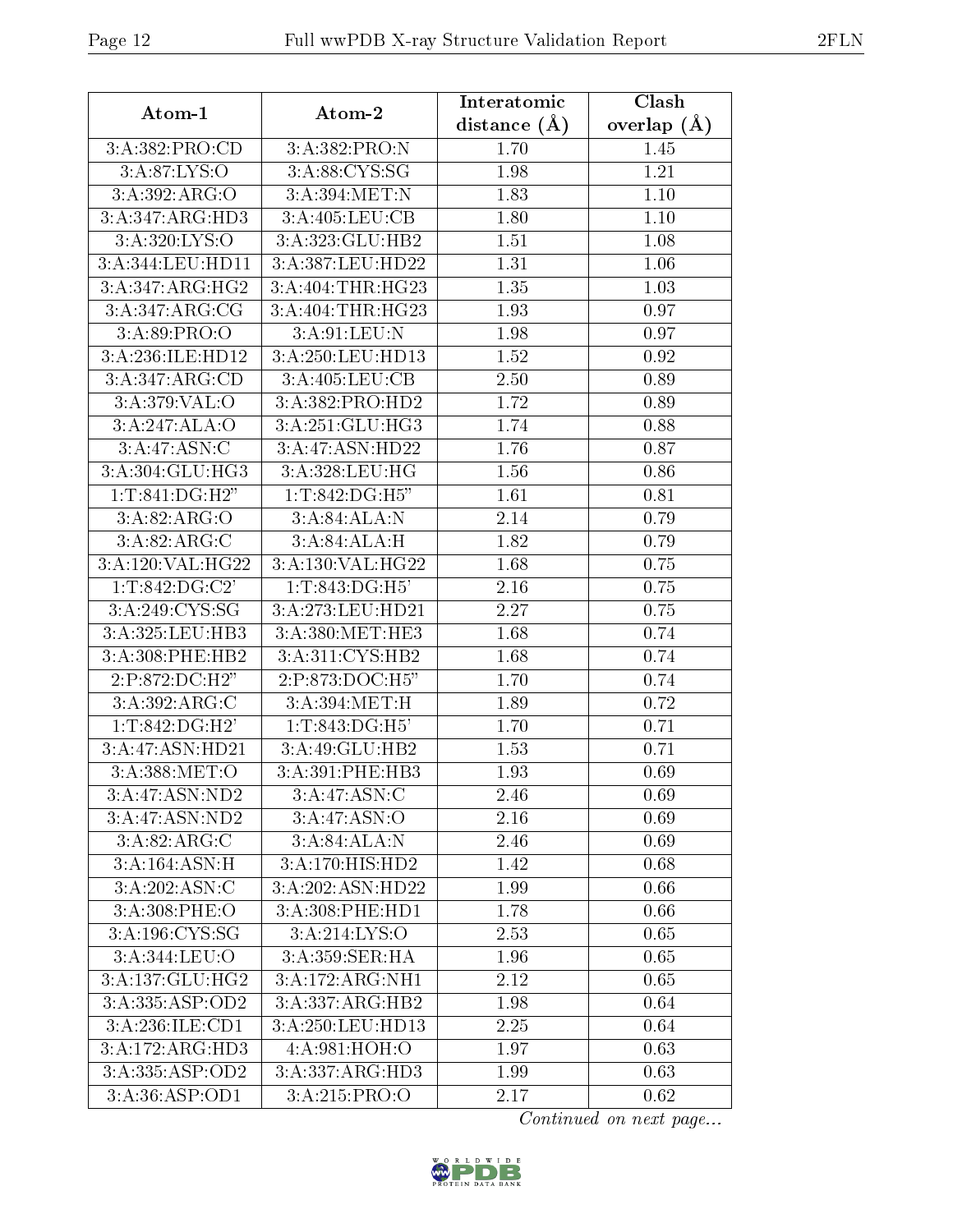| connuncu jioin previous page                            |                   | Interatomic       | $\overline{\text{Clash}}$ |
|---------------------------------------------------------|-------------------|-------------------|---------------------------|
| Atom-1                                                  | Atom-2            | distance $(A)$    | overlap $(\AA)$           |
| 3:A:389:LYS:HA                                          | 3:A:392:ARG:HD2   | 1.81              | 0.62                      |
| 3:A:137:GLU:HG2                                         | 3:A:172:ARG:HH12  | 1.65              | 0.62                      |
| 3:A:236:ILE:HD12                                        | 3:A:250:LEU:CD1   | 2.27              | 0.62                      |
| 3:A:347:ARG:HG3                                         | 3:A:404:THR:HG23  | 1.79              | 0.62                      |
| 3:A:325:LEU:HD11                                        | 3:A:387:LEU:CD1   | 2.30              | 0.61                      |
| 3:A:253:LEU:HD12                                        | 3:A:253:LEU:N     | 2.15              | 0.61                      |
| 3:A:325:LEU:HD11                                        | 3:A:387:LEU:HD12  | 1.84              | 0.60                      |
| 3:A:333:CYS:O                                           | 3:A:335:ASP:N     | 2.35              | 0.60                      |
| 3:A:79:MET:CE                                           | 3:A:84:ALA:HB2    | 2.33              | 0.59                      |
| 3:A:318:LYS:O                                           | 3:A:321:ILE:HB    | 2.03              | 0.59                      |
| 3:A:405:LEU:O                                           | 3:A:406:LEU:HD23  | 2.04              | 0.58                      |
| 3:A:318:LYS:HG2                                         | 3: A:318: LYS:O   | 2.00              | 0.57                      |
| 3:A:117:SER:OG                                          | 4:A:907:HOH:O     | 2.17              | 0.57                      |
| 3:A:202:ASN:ND2                                         |                   | 2.02              | 0.57                      |
| 1:T:842:DG:H2"                                          | 1:T:843:DG:C5'    | 2.34              | 0.57                      |
| 1: T:842: DG: C2'                                       | 1:T:843:DG:C5'    | 2.82              | 0.56                      |
| 3:A:36:ASP:O                                            | 3:A:37:CYS:C      | $2.\overline{43}$ | 0.56                      |
| 3:A:275:ILE:HG13                                        | 3:A:279:GLN:NE2   | 2.22              | $0.55\,$                  |
| 1:T:841:DG:OP2                                          | 3:A:307:SER:HB2   | 2.06              | 0.55                      |
| 3:A:112:LEU:HD23                                        | 3: A: 112: LEU: C | 2.26              | 0.55                      |
| 3:A:345:ILE:HA                                          | 3: A:358: GLU:O   | 2.06              | 0.55                      |
| 3:A:327:SER:O                                           | 3:A:328:LEU:C     | 2.45              | 0.54                      |
| 3:A:308:PHE:CD1                                         | 3:A:308:PHE:O     | 2.60              | 0.54                      |
| 3:A:43:GLU:OE1                                          | 3:A:101:ARG:NH2   | 2.40              | 0.54                      |
| 3:A:275:ILE:HG23                                        | 3:A:276:SER:N     | 2.23              | 0.54                      |
| 3:A:308:PHE:HB2                                         | 3:A:311:CYS:CB    | 2.39              | 0.53                      |
| 2:P:872:DC:H2"                                          | 2:P:873:DOC:C5    | 2.36              | 0.53                      |
| 3:A:348:ARG:NH1                                         | 3:A:358:GLU:OE1   | 2.42              | 0.52                      |
| $1: T:842:DG: \overline{H2"}$                           | 1:T:843:DG:H5"    | 1.91              | 0.52                      |
| 3:A:320:LYS:HA                                          | 3:A:323:GLU:HG3   | 1.92              | 0.52                      |
| 3:A:343:ARG:HG2                                         | 3:A:344:LEU:N     | 2.24              | 0.52                      |
| 3:A:304:GLU:HG3                                         | 3:A:328:LEU:CG    | 2.35              | 0.52                      |
| 3:A:342:VAL:HG21                                        | 3:A:387:LEU:HD21  | 1.94              | 0.50                      |
| 3:A:275:ILE:CG1                                         | 3:A:279:GLN:NE2   | 2.75              | 0.49                      |
| 3: A:80: ASN:O                                          | 3:A:84:ALA:HB3    | 2.12              | 0.49                      |
| 3:A:202:ASN:HD21                                        | 3:A:205:LEU:H     | 1.59              | 0.49                      |
| 3:A:76:LYS:HG2                                          | 3:A:77:LYS:N      | 2.27              | 0.49                      |
| $3:A:87:\text{LYS:C}$                                   | 3:A:88:CYS:SG     | 2.85              | 0.49                      |
| 3:A:76:LYS:HG2                                          | 3:A:77:LYS:H      | 1.76              | 0.49                      |
| 3:A:261:LEU:HD12                                        | 3:A:261:LEU:O     | $2.12\,$          | 0.48                      |
| $3:A:379:\overline{\mathsf{VAL}}:\overline{\mathsf{C}}$ | 3:A:382:PRO:HD2   | 2.30              | 0.48                      |

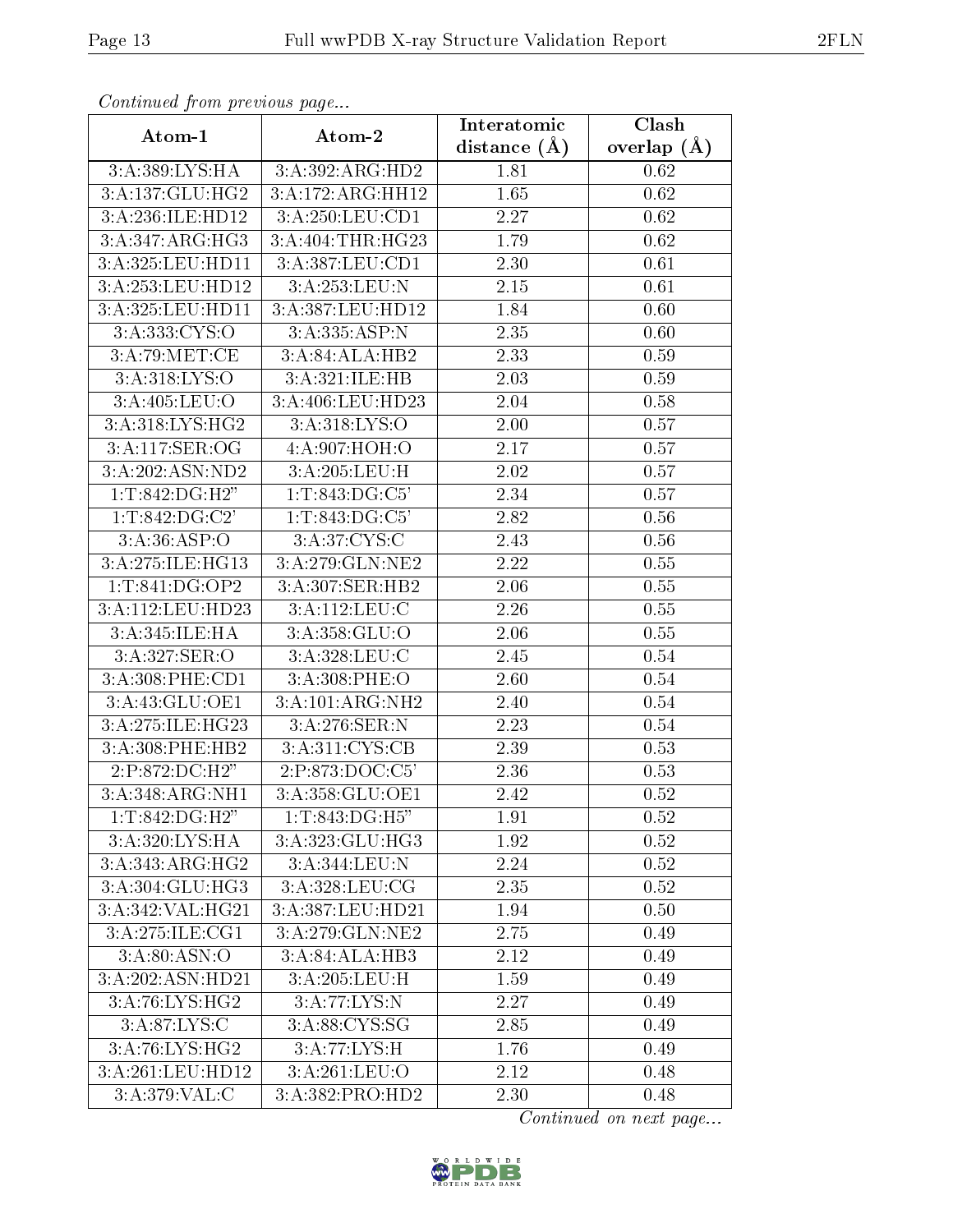| Conninuou from previous page  |                  | Interatomic    | Clash           |
|-------------------------------|------------------|----------------|-----------------|
| Atom-1                        | Atom-2           | distance $(A)$ | overlap $(\AA)$ |
| 3:A:79:MET:CE                 | 3:A:84:ALA:CB    | 2.90           | 0.48            |
| 3:A:290:ASN:ND2               | 4: A:900:HOH:O   | 2.33           | 0.48            |
| 3:A:321:ILE:HD12              | 3:A:391:PHE:CD1  | 2.48           | 0.48            |
| 3:A:388:MET:HE3               | 3:A:388:MET:HA   | 1.95           | 0.48            |
| 3:A:79:MET:HE3                | 3:A:84:ALA:HB2   | 1.95           | 0.48            |
| 3: A:89: PRO:O                | 3: A:90: GLN: C  | 2.52           | 0.48            |
| 3:A:321:ILE:O                 | 3:A:325:LEU:HD13 | 2.14           | 0.47            |
| 3:A:79:MET:HE2                | 3:A:84:ALA:CB    | 2.44           | 0.47            |
| 3:A:79:MET:HE2                | 3:A:84:ALA:HB2   | 1.96           | 0.47            |
| 3:A:89:PRO:C                  | 3:A:91:LEU:N     | 2.66           | 0.47            |
| 3:A:316:GLU:O                 | 3:A:318:LYS:N    | 2.48           | 0.47            |
| 3:A:392:ARG:C                 | 3:A:394:MET:N    | 2.56           | 0.47            |
| 3:A:365:PRO:O                 | 3:A:368:VAL:HG13 | 2.15           | 0.46            |
| 3:A:185:GLU:OE1               | 3:A:189:ASN:ND2  | 2.48           | 0.46            |
| 3:A:325:LEU:HB3               | 3:A:380:MET:CE   | 2.42           | 0.46            |
| 2:P:869:DG:H2"                | 2:P:870:DA:OP2   | 2.14           | 0.46            |
| 3:A:112:LEU:O                 | 3:A:112:LEU:HD23 | 2.15           | 0.46            |
| 3:A:214:LYS:N                 | 3:A:215:PRO:CD   | 2.78           | 0.46            |
| 3: A:346: ILE: O              | 3:A:357:ARG:HA   | 2.14           | 0.46            |
| 3: A:360:ARG:HG2              | 3: A:394: MET:CG | 2.45           | 0.46            |
| 3:A:135:MET:CE                | 3:A:179:ILE:HD12 | 2.46           | 0.46            |
| 3:A:380:MET:HE2               | 3:A:384:VAL:HG23 | 1.97           | 0.46            |
| 3: A:90: GLN:O                | 3:A:91:LEU:C     | 2.54           | 0.46            |
| 1: T:841:DG:H2"               | 1:T:842:DG:C5'   | 2.41           | 0.45            |
| 3:A:127:GLU:OE1               | 3:A:207:LYS:HE3  | 2.16           | 0.45            |
| 3:A:80:ASN:C                  | 3:A:82:ARG:H     | 2.19           | 0.45            |
| 1:T:842:DG:H2"                | 1:T:843:DG:H5'   | 1.95           | 0.45            |
| 3:A:275:ILE:HG13              | 3:A:279:GLN:HE21 | 1.81           | 0.44            |
| 3:A:305:GLU:HG3               | 3:A:407:SER:HB3  | 1.99           | 0.44            |
| 3:A:275:ILE:CG2               | 3:A:276:SER:N    | 2.81           | 0.44            |
| $1: T:842:DG:\overline{H4'}$  | 3:A:99:LEU:HD12  | 2.00           | 0.44            |
| 3:A:184:ARG:HA                | 3:A:187:MET:HE2  | 1.99           | 0.44            |
| 3:A:196:CYS:HA                | 3:A:217:GLN:O    | 2.18           | 0.44            |
| 3:A:248:LYS:HD3               | 3:A:248:LYS:HA   | 1.72           | 0.44            |
| 3:A:202:ASN:C                 | 3:A:202:ASN:ND2  | 2.66           | 0.43            |
| 3:A:153:VAL:HG23              | 3:A:174:LEU:HD22 | 2.00           | 0.43            |
| $3:A:347:ARG:H\overline{D2}$  | 3:A:405:LEU:CB   | 2.43           | 0.43            |
| $3:A:275:ILE: \overline{CG1}$ | 3:A:279:GLN:HE22 | 2.31           | 0.43            |
| 3:A:364:ILE:HG22              | 3: A:364: ILE: O | 2.17           | 0.43            |
| 3:A:72:LYS:C                  | 3:A:74:GLY:H     | 2.22           | 0.43            |
| 3:A:404:THR:O                 | 3:A:405:LEU:CB   | 2.66           | 0.43            |

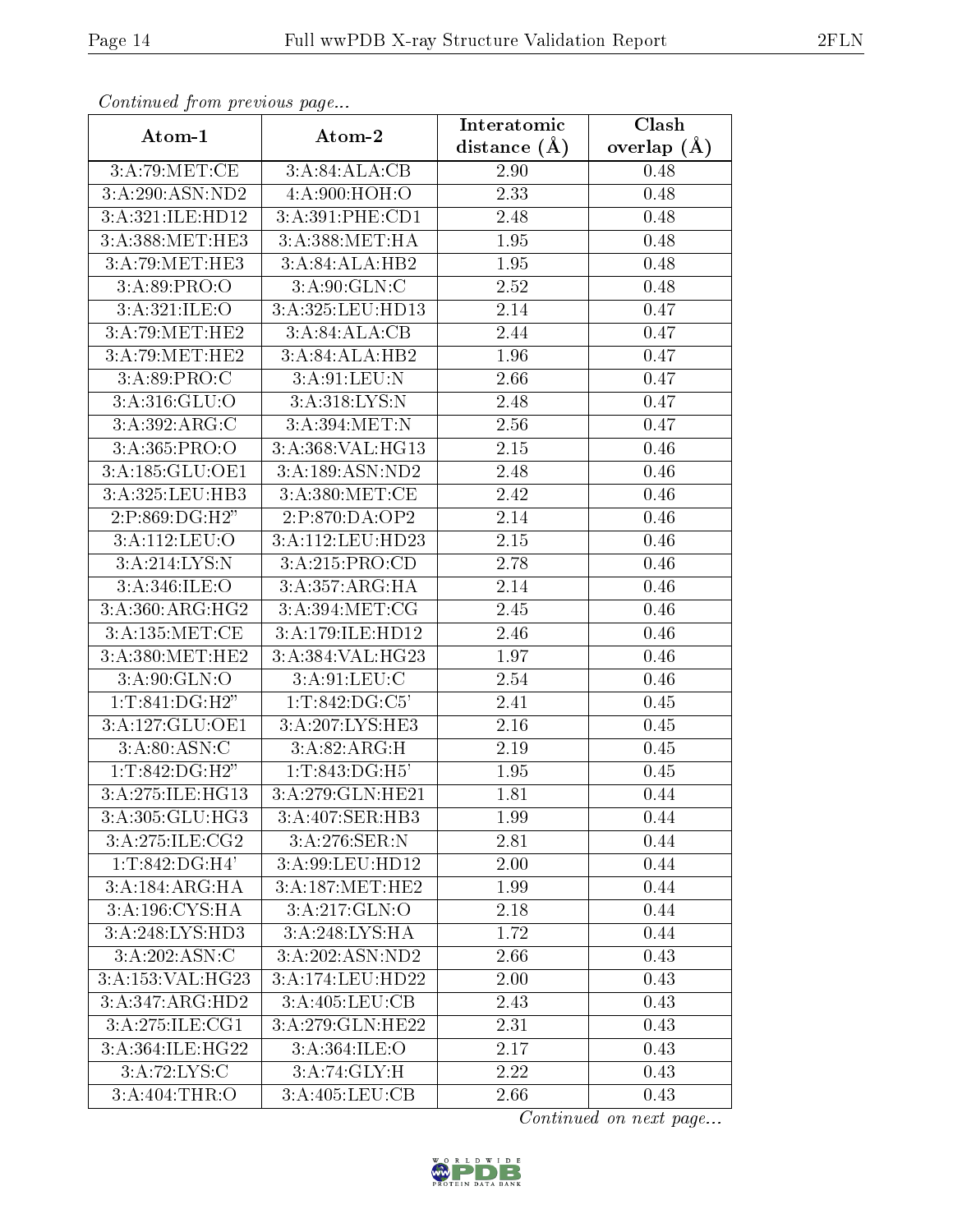| sonnanasa jioin pisensas pagsi:: |                                       | Interatomic       | Clash           |  |
|----------------------------------|---------------------------------------|-------------------|-----------------|--|
| Atom-1                           | Atom-2                                | distance $(\AA)$  | overlap $(\AA)$ |  |
| 3:A:325:LEU:HD11                 | 3:A:387:LEU:HD11                      | 2.01              | 0.43            |  |
| 3:A:59:GLN:OE1                   | $3:A:64:V\overline{\mathrm{AL:HGI1}}$ | 2.19              | 0.43            |  |
| 3:A:277:VAL:O                    | 3:A:281:ILE:HG23                      | 2.19              | 0.42            |  |
| 3:A:332:VAL:HG12                 | 3: A: 333: CYS:N                      | 2.35              | 0.42            |  |
| 3:A:344:LEU:HD21                 | 3:A:387:LEU:HD13                      | 2.01              | 0.42            |  |
| 3:A:346:ILE:HG22                 | 3:A:406:LEU:CD2                       | 2.49              | 0.42            |  |
| 3:A:273:LEU:O                    | 3:A:277:VAL:HB                        | 2.20              | 0.42            |  |
| 3:A:312:SER:C                    | 3:A:314:GLU:H                         | 2.23              | 0.42            |  |
| 3:A:360:ARG:HD3                  | 3: A:360:ARG:HA                       | 1.92              | 0.42            |  |
| 3:A:367:HIS:CD2                  | 3:A:368:VAL:HG12                      | 2.55              | 0.42            |  |
| 3:A:406:LEU:HD23                 | 3:A:406:LEU:HA                        | 1.85              | 0.42            |  |
| 3:A:140:LEU:HD23                 | 3:A:140:LEU:HA                        | 1.91              | 0.41            |  |
| 3:A:164:ASN:H                    | 3:A:170:HIS:CD2                       | 2.29              | 0.41            |  |
| 3:A:172:ARG:CD                   | 4:A:981:HOH:O                         | $\overline{2.65}$ | 0.41            |  |
| 3:A:364:ILE:H <sub>G12</sub>     | 3:A:383:MET:CE                        | 2.51              | 0.41            |  |
| 3:A:106:SER:OG                   | 3:A:122:ARG:NH2                       | 2.45              | 0.41            |  |
| 3:A:237:LYS:HD3                  | 3:A:237:LYS:O                         | 2.20              | 0.41            |  |
| 3: A:318: LYS: HG3               | 3:A:388:MET:CE                        | 2.51              | 0.41            |  |
| 3:A:50:LEU:CD2                   | 3:A:92:VAL:HG11                       | 2.50              | 0.41            |  |
| 3:A:362:CYS:HB3                  | 3:A:390:LEU:HD21                      | 2.02              | 0.41            |  |
| 3:A:214:LYS:HE3                  | 3:A:214:LYS:HB3                       | 1.81              | 0.41            |  |
| 3:A:80:ASN:C                     | 3:A:82:ARG:N                          | 2.74              | 0.41            |  |
| 3:A:236:ILE:HD13                 | 3:A:236:ILE:HG21                      | 1.51              | 0.41            |  |
| 3:A:342:VAL:HB                   | 3:A:364:ILE:HD11                      | 2.03              | 0.41            |  |
| 3:A:88:CYS:O                     | 3:A:89:PRO:O                          | 2.39              | 0.40            |  |
| 3: A:90: GLN:O                   | 3: A:91: LEU:O                        | 2.39              | 0.40            |  |
| 3:A:164:ASN:N                    | 3:A:170:HIS:HD2                       | 2.15              | 0.40            |  |
| 2:P:871:DC:H2"                   | 2:P:872:DC:H5'                        | 2.03              | 0.40            |  |

All (1) symmetry-related close contacts are listed below. The label for Atom-2 includes the symmetry operator and encoded unit-cell translations to be applied.

| Atom-1                                    | Atom-2                      | <b>Interatomic</b><br>distance (A) | ∩lash ⊓<br>overlap $(A)$ |
|-------------------------------------------|-----------------------------|------------------------------------|--------------------------|
| $1 \cdot T \cdot 847 \cdot D T \cdot O3'$ | $-2:P:867:DA:O5'110$<br>665 | .82                                |                          |

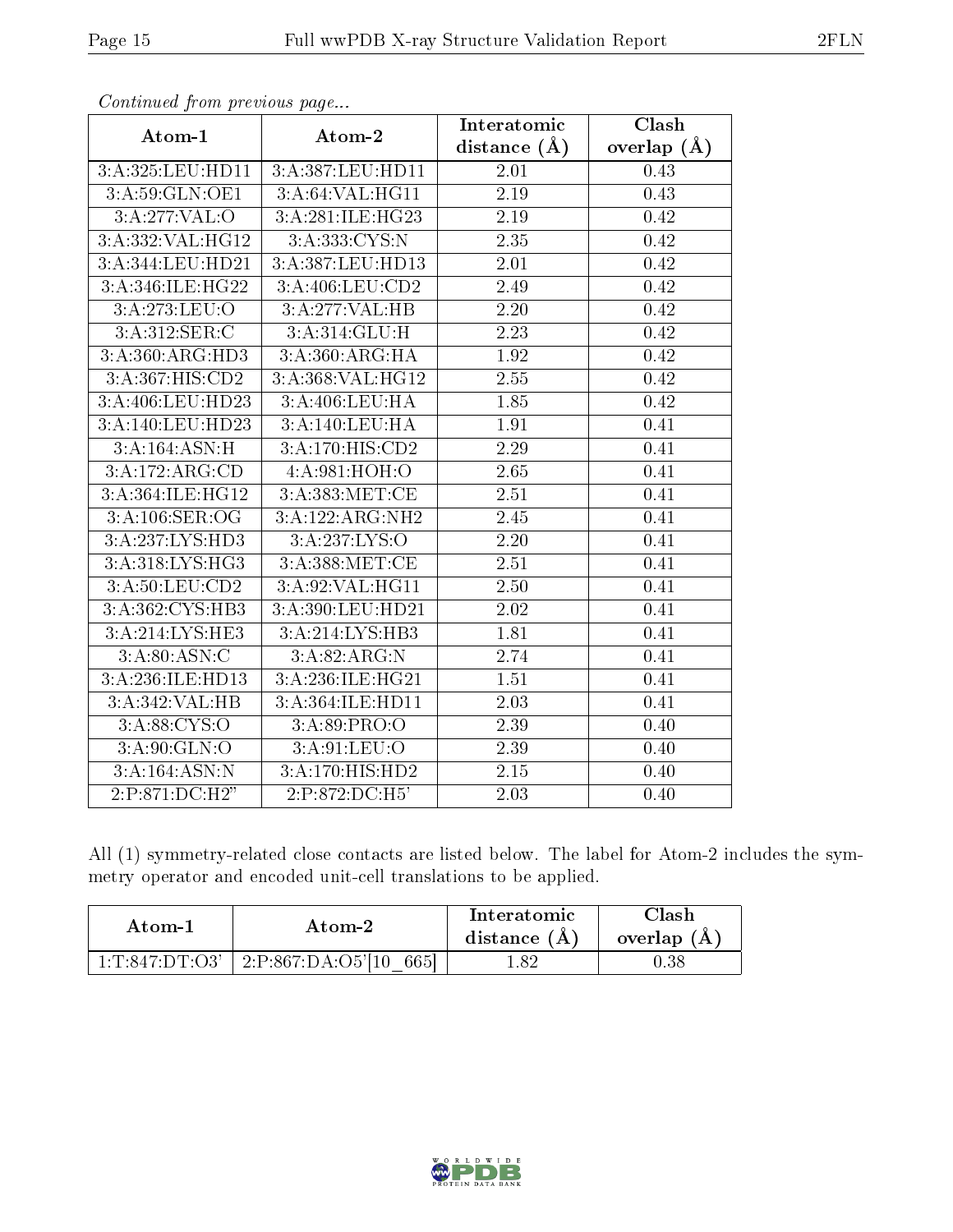## 5.3 Torsion angles (i)

#### 5.3.1 Protein backbone (i)

In the following table, the Percentiles column shows the percent Ramachandran outliers of the chain as a percentile score with respect to all X-ray entries followed by that with respect to entries of similar resolution.

The Analysed column shows the number of residues for which the backbone conformation was analysed, and the total number of residues.

| Mol   Chain | Favoured   Allowed   Outliers   Percentiles<br>Analysed |  |  |                         |  |
|-------------|---------------------------------------------------------|--|--|-------------------------|--|
|             | $358/420$ (85\%)   303 (85\%)   32 (9\%)   23 (6\%)     |  |  | $\boxed{1}$ $\boxed{1}$ |  |

All (23) Ramachandran outliers are listed below:

| Mol            | Chain                               | Res              | $_{\rm Type}$                           |
|----------------|-------------------------------------|------------------|-----------------------------------------|
| 3              | $\overline{A}$                      | 83               | $\overline{\text{ASP}}$                 |
| $\overline{3}$ | $\frac{\overline{A}}{A}$            | 89               | PRO                                     |
| $\overline{3}$ |                                     | 90               | $\overline{\text{GLN}}$                 |
| $\overline{3}$ | $\overline{A}$                      | $\overline{91}$  | LEU                                     |
| 3              | $\overline{A}$                      | 145              | <b>SER</b>                              |
| $\overline{3}$ | $\overline{A}$                      | 308              | PHE                                     |
| 3              | $\frac{\overline{A}}{\overline{A}}$ | 315              | $\rm \sqrt{AL}$                         |
| $\overline{3}$ |                                     | 317              | $\overline{\rm ALA}$                    |
| 3              | $\overline{A}$                      | 333              | $\overline{\text{C} \text{Y} \text{S}}$ |
| 3              | $\overline{A}$                      | 334              | $\overline{\text{GLN}}$                 |
| $\overline{3}$ | $\overline{A}$                      | 366              | <b>SER</b>                              |
| $\overline{3}$ | $\overline{A}$                      | 393              | $\overline{\mathrm{ASN}}$               |
| $\overline{3}$ | $\overline{A}$                      | $\overline{215}$ | $\overline{\mathrm{PRO}}$               |
| $\overline{3}$ | $\overline{A}$                      | 337              | $\rm{ARG}$                              |
| $\overline{3}$ | $\overline{A}$                      | 405              | LEU                                     |
| 3              | $\overline{A}$                      | 313              | <b>SER</b>                              |
| 3              | $\overline{A}$                      | 323              | GLU                                     |
| $\overline{3}$ | $\overline{A}$                      | $\overline{73}$  | $\overline{\text{LEU}}$                 |
| 3              | $\overline{A}$                      | 310              | <b>LYS</b>                              |
| $\overline{3}$ | $\frac{1}{\mathbf{A}}$              | $\overline{37}$  | $\overline{\text{C} \text{Y}} \text{S}$ |
| $\overline{3}$ | $\overline{A}$                      | 316              | GLU                                     |
| $\overline{3}$ | $\overline{\rm A}$                  | 81               | <b>VAL</b>                              |
| 3              | $\overline{\rm A}$                  | 277              | VAL                                     |

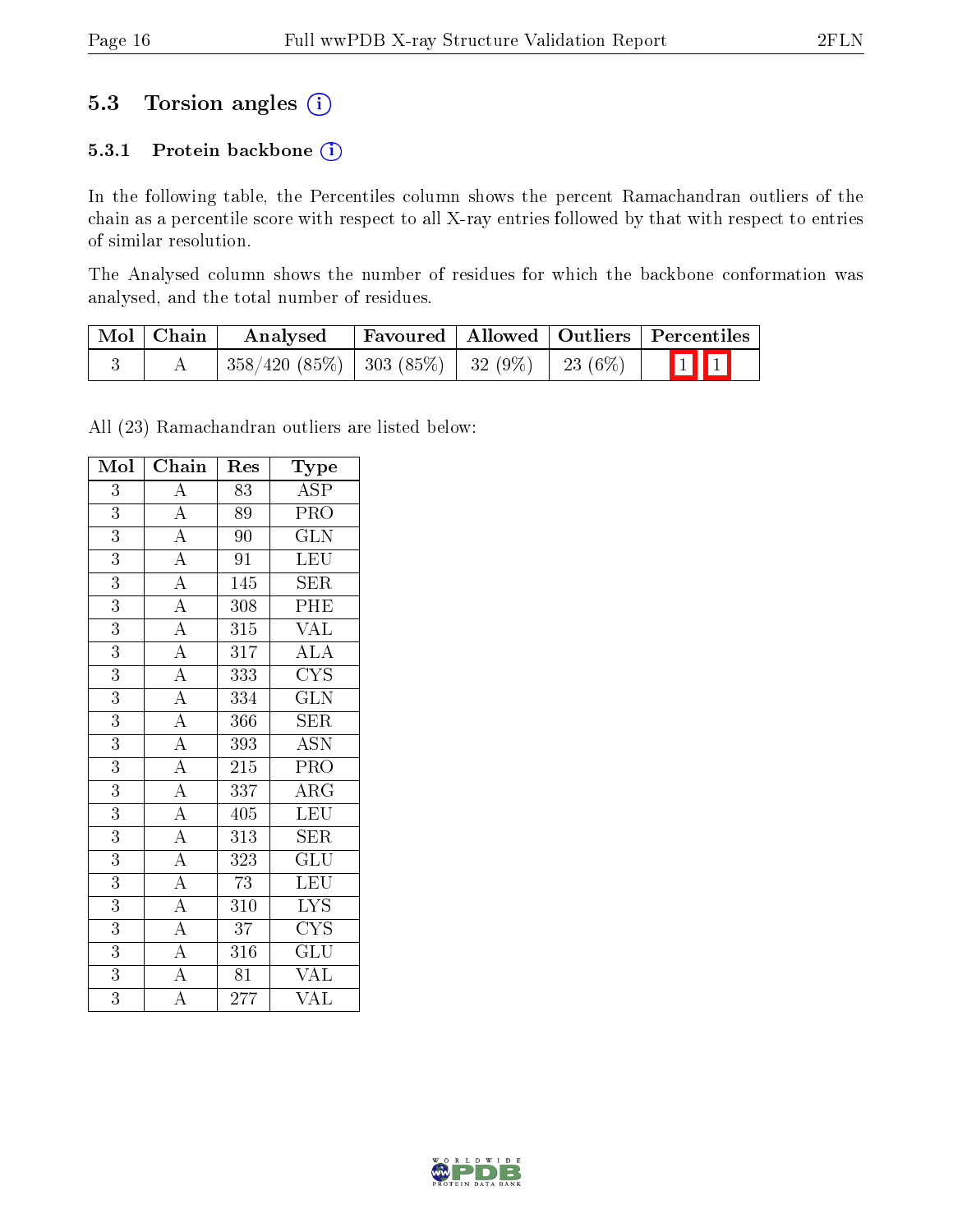#### 5.3.2 Protein sidechains (i)

In the following table, the Percentiles column shows the percent sidechain outliers of the chain as a percentile score with respect to all X-ray entries followed by that with respect to entries of similar resolution.

The Analysed column shows the number of residues for which the sidechain conformation was analysed, and the total number of residues.

| $\mid$ Mol $\mid$ Chain | Rotameric   Outliers   Percentiles<br>Analysed |  |     |  |
|-------------------------|------------------------------------------------|--|-----|--|
|                         | $309/376$ (82\%)   266 (86\%)   43 (14\%)      |  | 3 6 |  |

All (43) residues with a non-rotameric sidechain are listed below:

| Mol            | $\overline{\text{Chain}}$                                                                                                                                                                                                                                                                                                                                                                                                                                                                                         | Res              | Type                      |
|----------------|-------------------------------------------------------------------------------------------------------------------------------------------------------------------------------------------------------------------------------------------------------------------------------------------------------------------------------------------------------------------------------------------------------------------------------------------------------------------------------------------------------------------|------------------|---------------------------|
| $\overline{3}$ | $\overline{A}$                                                                                                                                                                                                                                                                                                                                                                                                                                                                                                    | $\overline{27}$  | $\overline{\text{SER}}$   |
| $\overline{3}$ |                                                                                                                                                                                                                                                                                                                                                                                                                                                                                                                   | $\overline{47}$  | $\overline{\mathrm{ASN}}$ |
| $\overline{3}$ |                                                                                                                                                                                                                                                                                                                                                                                                                                                                                                                   | $\overline{48}$  | $\overline{\text{PRO}}$   |
| $\overline{3}$ |                                                                                                                                                                                                                                                                                                                                                                                                                                                                                                                   | $\overline{73}$  | LEU                       |
| $\overline{3}$ |                                                                                                                                                                                                                                                                                                                                                                                                                                                                                                                   | $\overline{80}$  | $\overline{\text{ASN}}$   |
| $\overline{3}$ |                                                                                                                                                                                                                                                                                                                                                                                                                                                                                                                   | 90               | $\overline{\text{GLN}}$   |
| $\overline{3}$ |                                                                                                                                                                                                                                                                                                                                                                                                                                                                                                                   | $\overline{91}$  | $\overline{\text{LEU}}$   |
| $\overline{3}$ |                                                                                                                                                                                                                                                                                                                                                                                                                                                                                                                   | $\overline{101}$ | $\overline{\rm{ARG}}$     |
| $\overline{3}$ |                                                                                                                                                                                                                                                                                                                                                                                                                                                                                                                   | $\overline{123}$ | $\overline{\text{LEU}}$   |
| $\overline{3}$ |                                                                                                                                                                                                                                                                                                                                                                                                                                                                                                                   | 142              | $\overline{\text{GLN}}$   |
| $\overline{3}$ |                                                                                                                                                                                                                                                                                                                                                                                                                                                                                                                   | 149              | SER                       |
| $\overline{3}$ |                                                                                                                                                                                                                                                                                                                                                                                                                                                                                                                   | 170              | $\overline{HIS}$          |
| $\overline{3}$ |                                                                                                                                                                                                                                                                                                                                                                                                                                                                                                                   | $\overline{202}$ | $\overline{\mathrm{ASN}}$ |
| $\overline{3}$ |                                                                                                                                                                                                                                                                                                                                                                                                                                                                                                                   | $\overline{204}$ | LEU                       |
| $\overline{3}$ |                                                                                                                                                                                                                                                                                                                                                                                                                                                                                                                   | 205              | LEU                       |
| $\overline{3}$ |                                                                                                                                                                                                                                                                                                                                                                                                                                                                                                                   | 229              | LEU                       |
| $\overline{3}$ |                                                                                                                                                                                                                                                                                                                                                                                                                                                                                                                   | 272              | $\overline{\text{GLU}}$   |
| $\overline{3}$ |                                                                                                                                                                                                                                                                                                                                                                                                                                                                                                                   | $\overline{279}$ | $\overline{\text{GLN}}$   |
| $\overline{3}$ |                                                                                                                                                                                                                                                                                                                                                                                                                                                                                                                   | $\overline{307}$ | $\overline{\text{SER}}$   |
| $\overline{3}$ |                                                                                                                                                                                                                                                                                                                                                                                                                                                                                                                   | 308              | PHE                       |
| $\overline{3}$ |                                                                                                                                                                                                                                                                                                                                                                                                                                                                                                                   | 309              | $\overline{\text{LYS}}$   |
| $\overline{3}$ | $\frac{\overline{A}}{\overline{A}}\frac{\overline{A}}{\overline{A}}\frac{\overline{A}}{\overline{A}}\frac{\overline{A}}{\overline{A}}\frac{\overline{A}}{\overline{A}}\frac{\overline{A}}{\overline{A}}\frac{\overline{A}}{\overline{A}}\frac{\overline{A}}{\overline{A}}\frac{\overline{A}}{\overline{A}}\frac{\overline{A}}{\overline{A}}\frac{\overline{A}}{\overline{A}}\frac{\overline{A}}{\overline{A}}\frac{\overline{A}}{\overline{A}}\frac{\overline{A}}{\overline{A}}\frac{\overline{A}}{\overline{A}}$ | 311              | $\overline{\text{CYS}}$   |
| $\overline{3}$ |                                                                                                                                                                                                                                                                                                                                                                                                                                                                                                                   | $\overline{313}$ | $\overline{\text{SER}}$   |
| $\overline{3}$ |                                                                                                                                                                                                                                                                                                                                                                                                                                                                                                                   | $\overline{314}$ | $\overline{{\rm GLU}}$    |
| $\overline{3}$ |                                                                                                                                                                                                                                                                                                                                                                                                                                                                                                                   | $\overline{318}$ | $\overline{\text{LYS}}$   |
| $\overline{3}$ |                                                                                                                                                                                                                                                                                                                                                                                                                                                                                                                   | $\overline{329}$ | $\overline{\text{LEU}}$   |
| $\overline{3}$ |                                                                                                                                                                                                                                                                                                                                                                                                                                                                                                                   | 330              | $\overline{\text{ASN}}$   |
| $\overline{3}$ |                                                                                                                                                                                                                                                                                                                                                                                                                                                                                                                   | 332              | $\overline{\text{VAL}}$   |
| $\overline{3}$ |                                                                                                                                                                                                                                                                                                                                                                                                                                                                                                                   | 347              | $\overline{\rm{ARG}}$     |
| $\overline{3}$ |                                                                                                                                                                                                                                                                                                                                                                                                                                                                                                                   | $\overline{357}$ | $\overline{\rm{ARG}}$     |

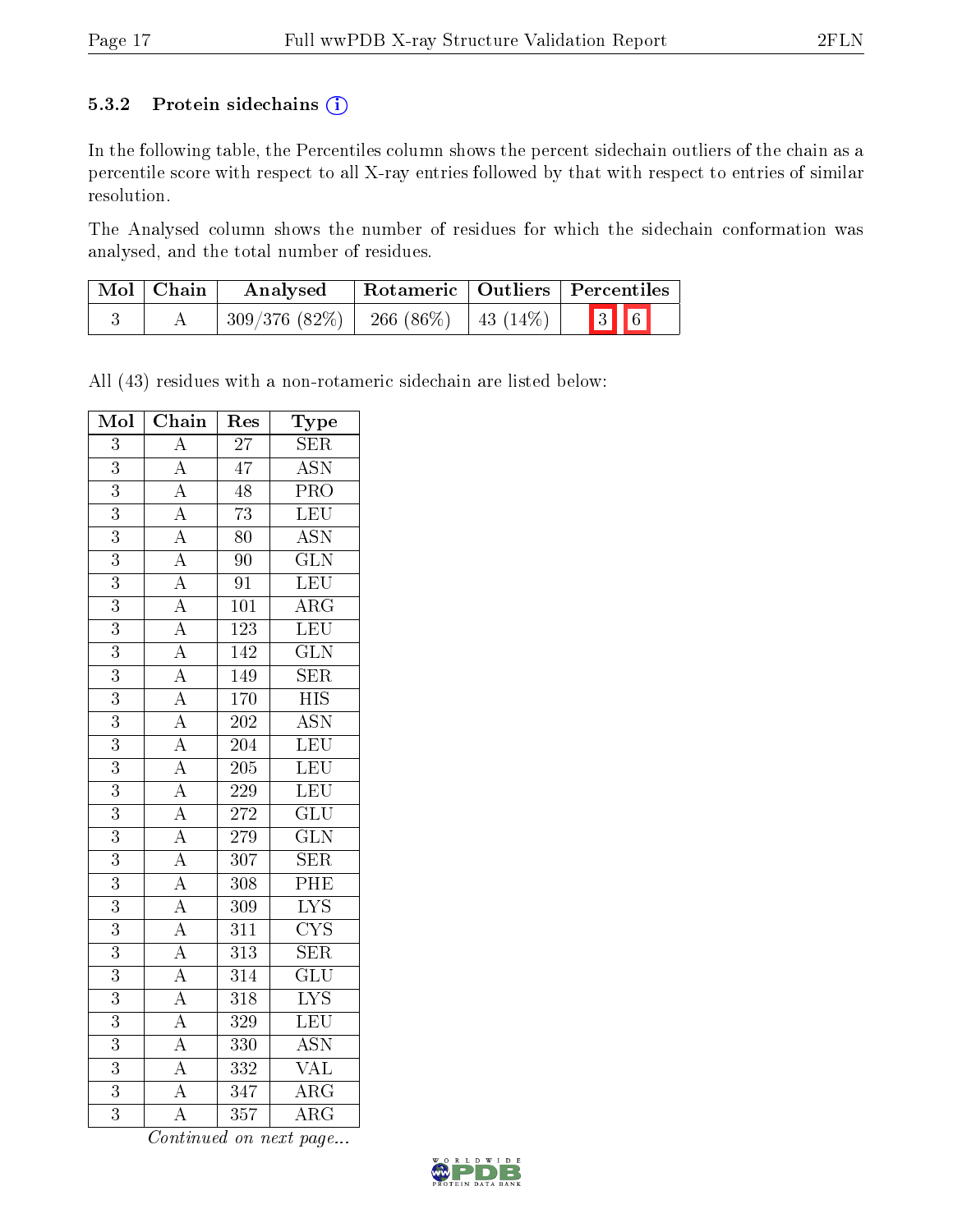| Mol | Chain              | Res | Type       |
|-----|--------------------|-----|------------|
| 3   | А                  | 359 | <b>SER</b> |
| 3   | А                  | 360 | $\rm{ARG}$ |
| 3   | А                  | 362 | <b>CYS</b> |
| 3   | А                  | 368 | <b>VAL</b> |
| 3   | $\boldsymbol{A}$   | 380 | <b>MET</b> |
| 3   | $\bf{A}$           | 381 | <b>THR</b> |
| 3   | $\boldsymbol{A}$   | 383 | MET        |
| 3   | $\boldsymbol{A}$   | 388 | <b>MET</b> |
| 3   | $\bf{A}$           | 391 | PHE        |
| 3   | $\overline{\rm A}$ | 392 | $\rm{ARG}$ |
| 3   | А                  | 394 | <b>MET</b> |
| 3   | А                  | 404 | THR        |
| 3   | А                  | 413 | LEU        |

Some sidechains can be flipped to improve hydrogen bonding and reduce clashes. All (6) such sidechains are listed below:

| Mol | Chain | Res | <b>Type</b>      |
|-----|-------|-----|------------------|
| 3   |       | 47  | $\overline{ASN}$ |
| 3   |       | 170 | HIS              |
| 3   |       | 202 | <b>ASN</b>       |
| 3   |       | 262 | <b>GLN</b>       |
| 3   |       | 279 | <b>GLN</b>       |
| 3   |       | 393 | <b>ASN</b>       |

#### 5.3.3 RNA  $(i)$

There are no RNA molecules in this entry.

### 5.4 Non-standard residues in protein, DNA, RNA chains (i)

1 non-standard protein/DNA/RNA residue is modelled in this entry.

In the following table, the Counts columns list the number of bonds (or angles) for which Mogul statistics could be retrieved, the number of bonds (or angles) that are observed in the model and the number of bonds (or angles) that are defined in the Chemical Component Dictionary. The Link column lists molecule types, if any, to which the group is linked. The Z score for a bond length (or angle) is the number of standard deviations the observed value is removed from the expected value. A bond length (or angle) with  $|Z| > 2$  is considered an outlier worth inspection. RMSZ is the root-mean-square of all Z scores of the bond lengths (or angles).

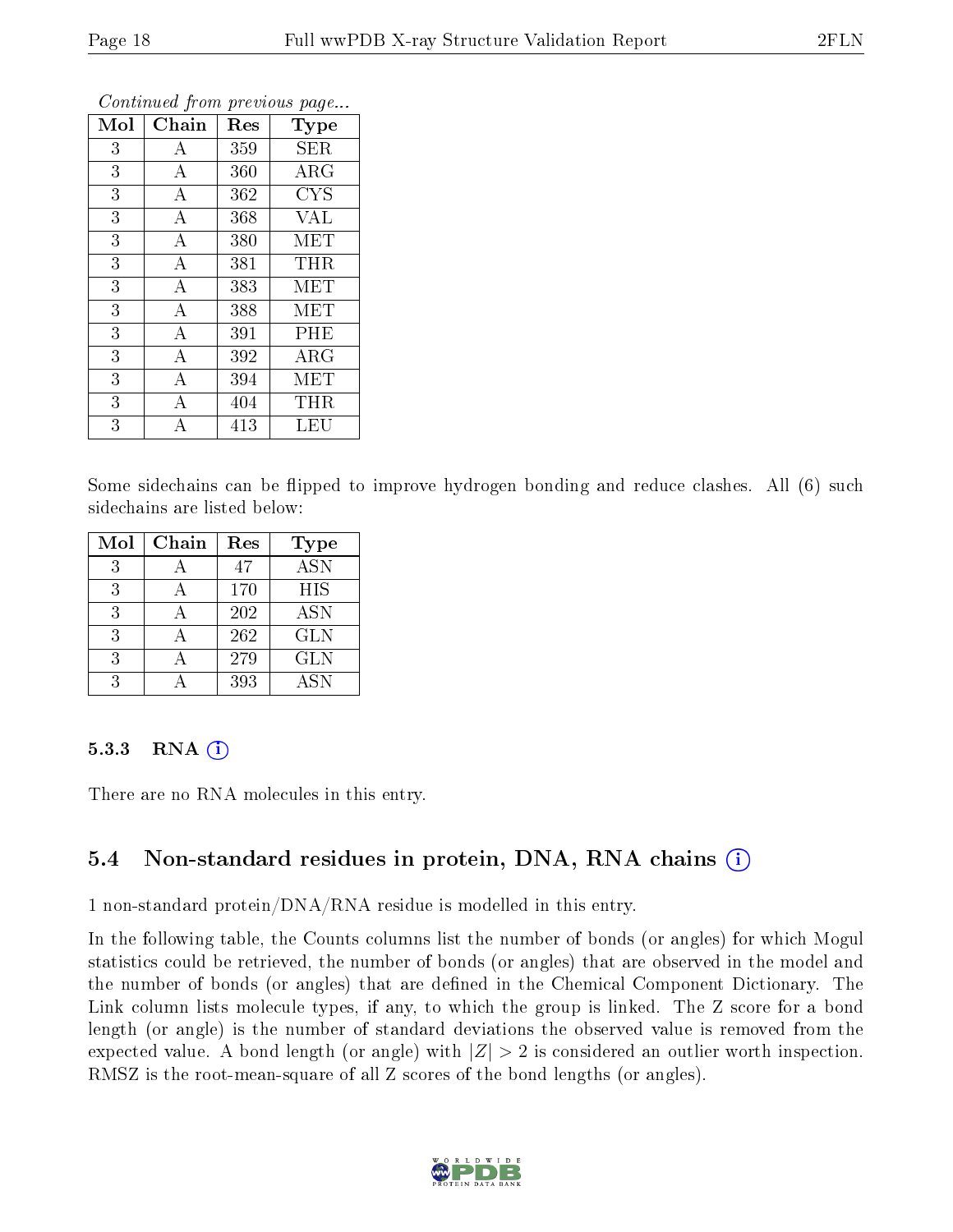| $\mathbf{Mod}$<br>$\mid$ Type $\mid$ Chain $\mid$ Res $\mid$ Link $\mid$ |                 |     |          | Bond lengths |                            | Bond angles                                                       |                                    |
|--------------------------------------------------------------------------|-----------------|-----|----------|--------------|----------------------------|-------------------------------------------------------------------|------------------------------------|
|                                                                          |                 |     |          |              |                            | Counts   RMSZ $\mid \#  Z  > 2$   Counts   RMSZ $\mid \#  Z  > 2$ |                                    |
|                                                                          | $_{\text{DOC}}$ | 873 | 14,19,20 | 1.65         | $\vert$ 4 (28%)   13,26,29 | 1.89                                                              | $\left 4\right  \left(30\%\right)$ |

In the following table, the Chirals column lists the number of chiral outliers, the number of chiral centers analysed, the number of these observed in the model and the number defined in the Chemical Component Dictionary. Similar counts are reported in the Torsion and Rings columns. '-' means no outliers of that kind were identified.

|                          |  |             |                               | Mol   Type   Chain   Res   Link   Chirals   Torsions   Rings |  |
|--------------------------|--|-------------|-------------------------------|--------------------------------------------------------------|--|
| $2 \mid \text{DOC} \mid$ |  | $ 873 $ 1.2 | the company of the company of | $\frac{3}{4/18/19}$ 0/2/2/2                                  |  |

All (4) bond length outliers are listed below:

| Mol |      |               | Chain   Res   Type   Atoms |         | $\overline{Z}$   Observed(A) | Ideal(A) |
|-----|------|---------------|----------------------------|---------|------------------------------|----------|
|     | 873  | DOC           | $\pm$ O4'-C1' $\pm$        | $-3.19$ | 1.35                         |          |
|     | 873. |               | $DOC$   $O5'-C5'$          | $-2.41$ | 1.38                         |          |
|     | 873  | $-1$ DOC $-1$ | $C2-N3$                    | $-2.36$ | 1.33                         | $1.38\,$ |
|     | 873  |               | $O4'$ -C4'                 | 2.07    |                              |          |

All (4) bond angle outliers are listed below:

| Mol | Chain | $\operatorname{Res}$ | Type | Atoms                 |         | Observed $(°)$ | Ideal(°) |
|-----|-------|----------------------|------|-----------------------|---------|----------------|----------|
|     |       | 873                  | -DOC | $O4'$ -C4'-C5'        | 3.41    | 115 12         | 109.52   |
|     |       | 873                  | DOC. | $C3'$ - $C2'$ - $C1'$ | 3.41    | 106.72         | 102.78   |
|     |       | 873                  | DOC  | $O4'$ -C4'-C3'        | 2.67    | 109.24         | 104.80   |
|     |       | 873                  | DOC  | $C2'$ - $C1'$ -N1     | $-2.64$ | 107.51         | 112.48   |

There are no chirality outliers.

All (3) torsion outliers are listed below:

| Mol | Chain |     | Res   Type | Atoms                    |
|-----|-------|-----|------------|--------------------------|
|     |       | 873 | - DOC      | $O4'$ -C1'-N1-C6         |
|     |       | 873 | - DOC -    | $\left[$ O4'-C4'-C5'-O5' |
|     |       | 873 | - DOC      | C3'-C4'-C5'-O5'          |

There are no ring outliers.

1 monomer is involved in 2 short contacts:

|  |       | Mol   Chain   Res   Type   Clashes   Symm-Clashes |
|--|-------|---------------------------------------------------|
|  | 1 DOC |                                                   |

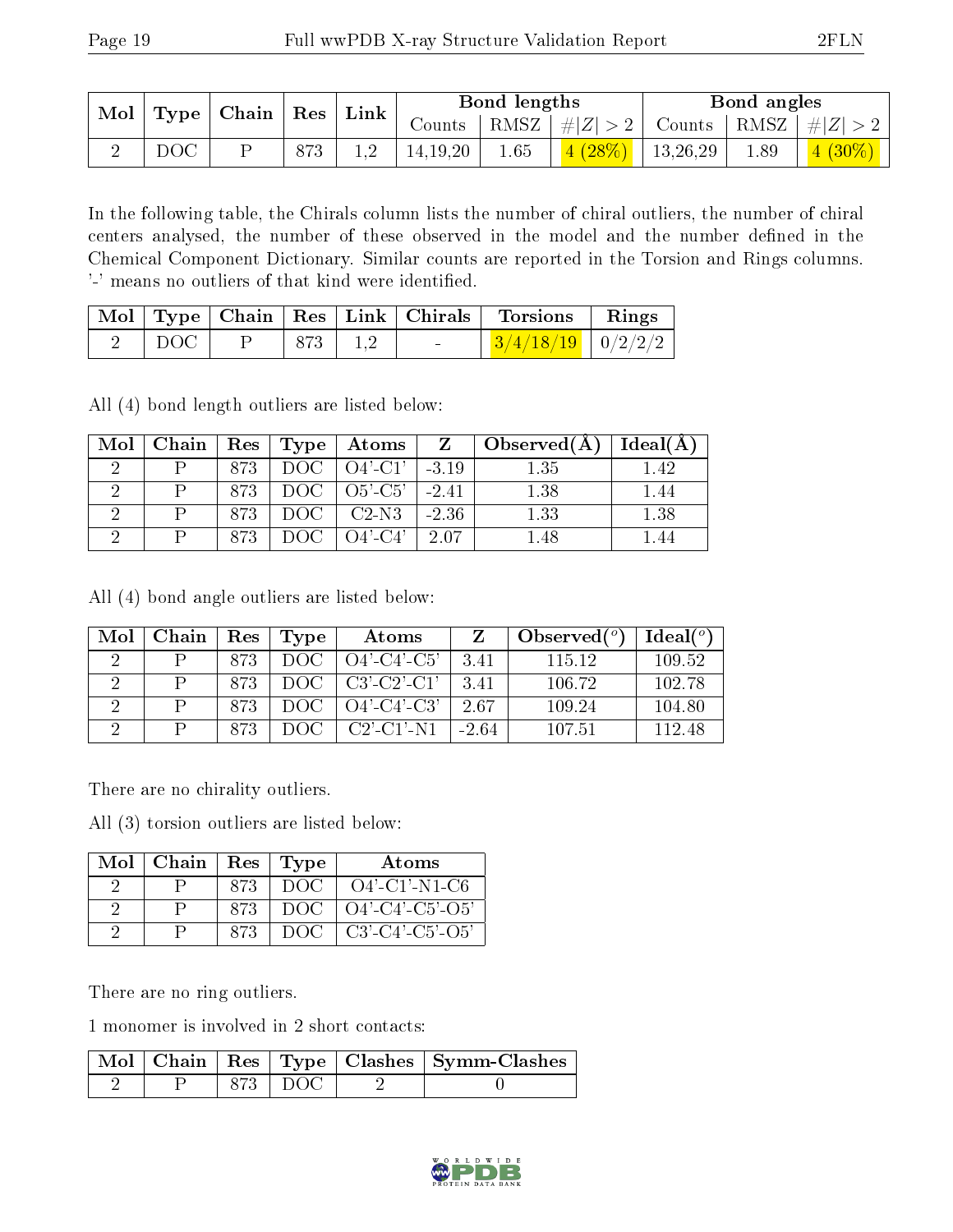#### 5.5 Carbohydrates (i)

There are no carbohydrates in this entry.

## 5.6 Ligand geometry  $(i)$

There are no ligands in this entry.

### 5.7 [O](https://www.wwpdb.org/validation/2017/XrayValidationReportHelp#nonstandard_residues_and_ligands)ther polymers  $(i)$

There are no such residues in this entry.

### 5.8 Polymer linkage issues  $(i)$

There are no chain breaks in this entry.

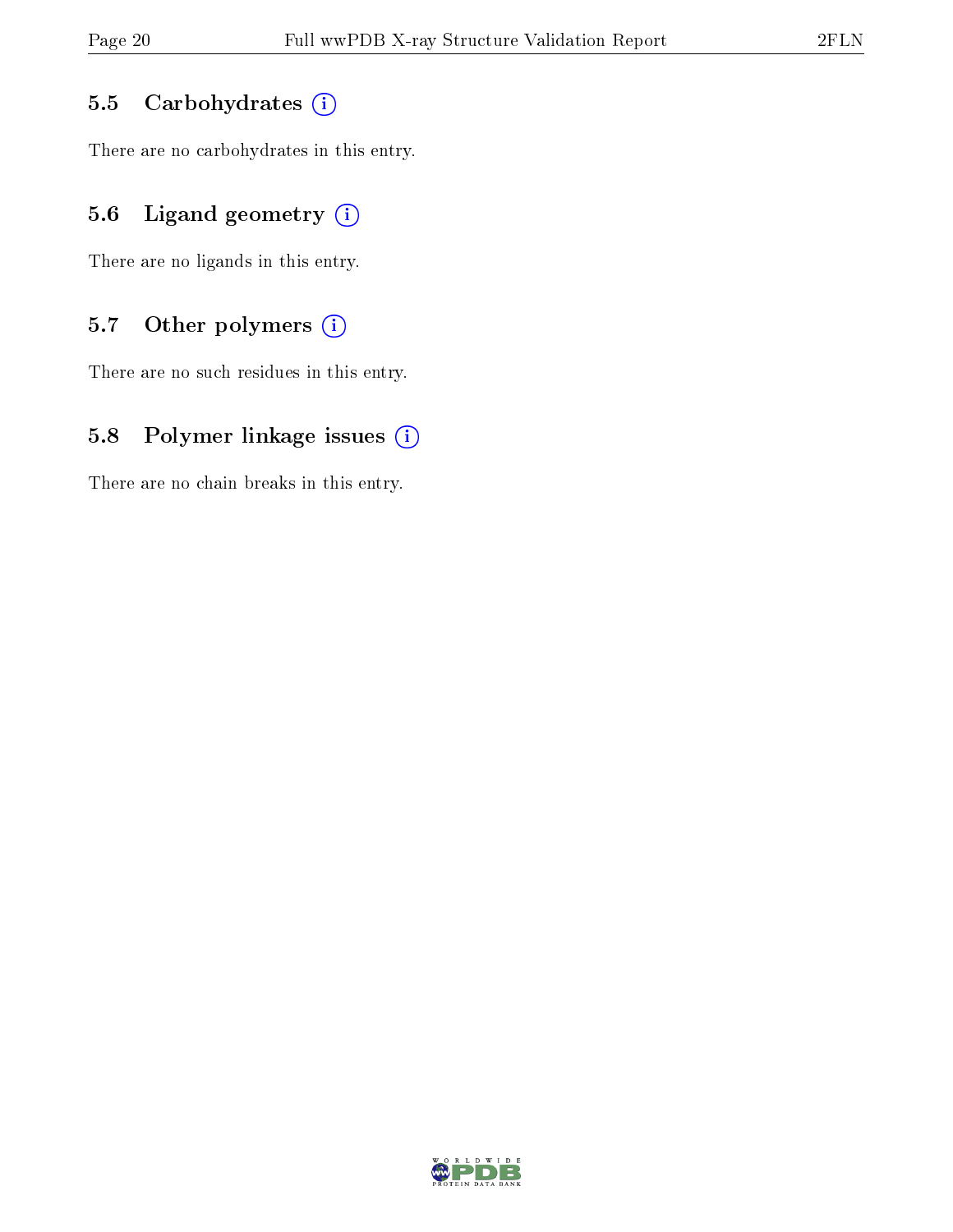## 6 Fit of model and data  $(i)$

## 6.1 Protein, DNA and RNA chains  $(i)$

In the following table, the column labelled  $#RSRZ> 2'$  contains the number (and percentage) of RSRZ outliers, followed by percent RSRZ outliers for the chain as percentile scores relative to all X-ray entries and entries of similar resolution. The OWAB column contains the minimum, median,  $95<sup>th</sup>$  percentile and maximum values of the occupancy-weighted average B-factor per residue. The column labelled ' $Q< 0.9$ ' lists the number of (and percentage) of residues with an average occupancy less than 0.9.

| Mol | Chain | Analysed         | ${ <\hspace{-1.5pt}{\mathrm{RSRZ}} \hspace{-1.5pt}>}$ | $\#\text{RSRZ}{>}2$             |  | $OWAB(A^2)$    | $\rm Q\textcolor{black}{<}0.9$ |
|-----|-------|------------------|-------------------------------------------------------|---------------------------------|--|----------------|--------------------------------|
|     | ጥ     | $9/11(81\%)$     | 0.75                                                  | $0$ $\boxed{100}$ $\boxed{100}$ |  | 29, 33, 46, 74 |                                |
|     | P     | $6/7$ (85%)      | 1.05                                                  | $0$   100   100                 |  | 39, 49, 50, 55 |                                |
|     |       | 366/420(87%)     | 1.24                                                  | $73(19\%)$                      |  | 7, 39, 90, 100 |                                |
| All | All   | $381/438$ (86\%) | 1.23                                                  | 73 (19%)                        |  | 7, 39, 90, 100 |                                |

All (73) RSRZ outliers are listed below:

| Mol            | Chain              | Res              | Type                            | <b>RSRZ</b>      |
|----------------|--------------------|------------------|---------------------------------|------------------|
| $\overline{3}$ | $\boldsymbol{A}$   | 313              | <b>SER</b>                      | 9.6              |
| $\overline{3}$ | $\overline{A}$     | 312              | <b>SER</b>                      | 7.6              |
| $\overline{3}$ | $\overline{\rm A}$ | 244              | TYR                             | 6.8              |
| $\overline{3}$ | $\overline{A}$     | $\overline{311}$ | $\overline{\text{C} \text{YS}}$ | 6.6              |
| $\overline{3}$ | $\overline{\rm A}$ | 329              | <b>LEU</b>                      | 6.3              |
| $\overline{3}$ | $\overline{A}$     | 336              | $\overline{\text{GLY}}$         | 6.2              |
| $\overline{3}$ | $\overline{\rm A}$ | 368              | <b>VAL</b>                      | 5.8              |
| $\overline{3}$ | $\overline{\rm A}$ | 388              | MET                             | 5.8              |
| $\overline{3}$ | $\overline{A}$     | 335              | <b>ASP</b>                      | $\overline{5.1}$ |
| $\overline{3}$ | $\overline{\rm A}$ | 319              | <b>ASN</b>                      | 5.0              |
| $\overline{3}$ | $\overline{A}$     | 349              | <b>TYR</b>                      | 4.9              |
| $\overline{3}$ | $\overline{\rm A}$ | 348              | $\rm{ARG}$                      | 4.9              |
| $\overline{3}$ | $\overline{\rm A}$ | $\overline{72}$  | $\overline{\text{LYS}}$         | 4.6              |
| $\overline{3}$ | $\overline{\rm A}$ | 73               | <b>LEU</b>                      | 4.5              |
| $\overline{3}$ | $\overline{\rm A}$ | 391              | PHE                             | 4.5              |
| $\overline{3}$ | $\overline{A}$     | 310              | $\overline{\text{LYS}}$         | $\overline{4.5}$ |
| $\overline{3}$ | $\overline{\rm A}$ | 320              | $LY\overline{S}$                | 4.5              |
| $\overline{3}$ | $\overline{A}$     | 142              | $\overline{\text{GLN}}$         | $4.\overline{4}$ |
| $\overline{3}$ | $\overline{\rm A}$ | $26\,$           | SER                             | 4.3              |
| $\overline{3}$ | $\overline{\rm A}$ | 333              | <b>CYS</b>                      | 4.3              |
| $\overline{3}$ | $\overline{A}$     | 321              | ILE                             | 4.1              |
| $\overline{3}$ | $\overline{\rm A}$ | 394              | MET                             | 4.1              |
| $\overline{3}$ | $\overline{\rm A}$ | 314              | GLU                             | 4.1              |

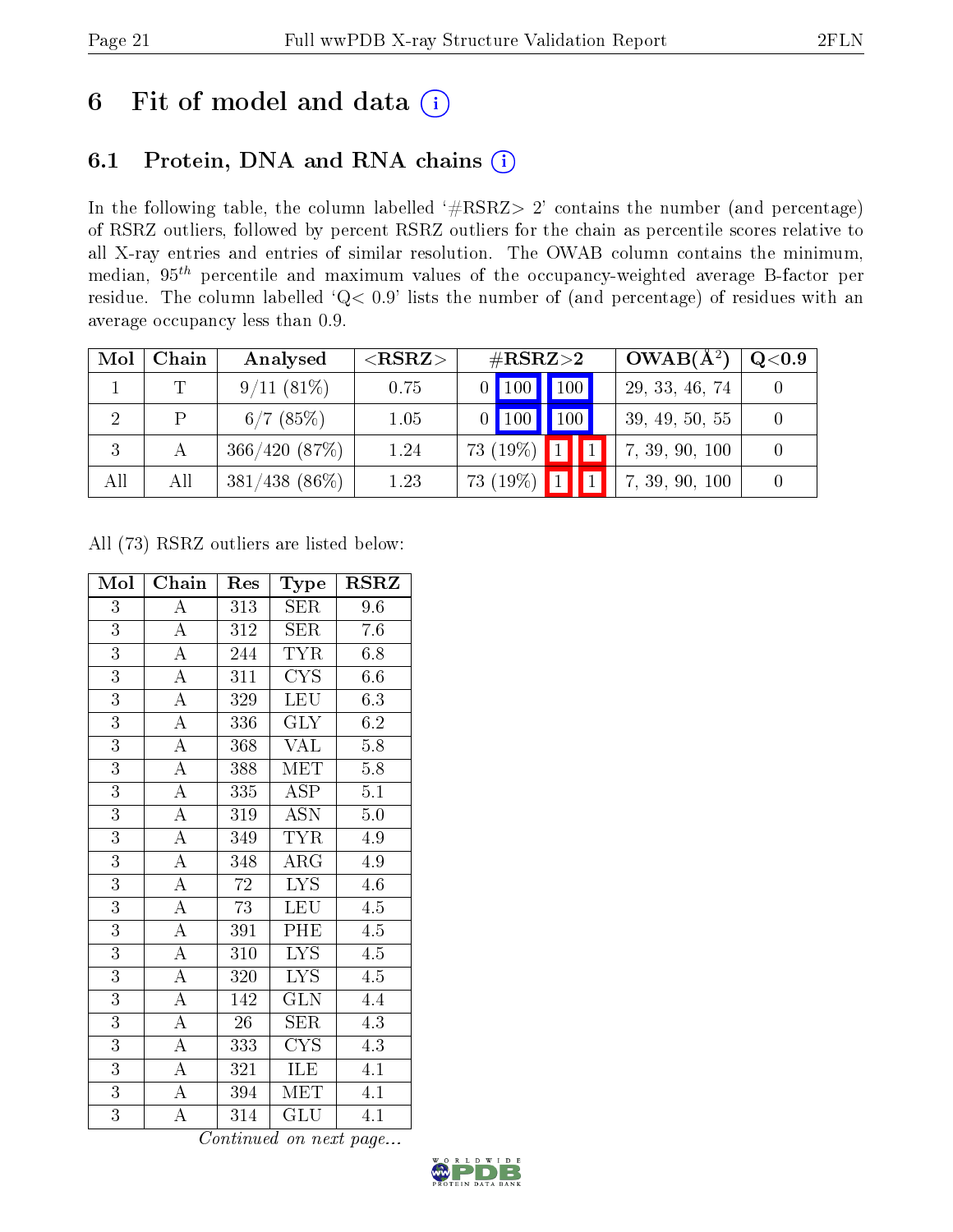| Mol              | $\overline{\text{Chain}}$           | Res              | Type                      | <b>RSRZ</b>      |
|------------------|-------------------------------------|------------------|---------------------------|------------------|
| $\overline{3}$   | $\overline{\rm A}$                  | 327              | <b>SER</b>                | 3.8              |
| 3                | $\boldsymbol{A}$                    | 317              | <b>ALA</b>                | $3.8\,$          |
| $\overline{3}$   | $\overline{A}$                      | 243              | $\overline{\text{GLY}}$   | $\overline{3.8}$ |
| $\overline{3}$   | $\overline{\rm A}$                  | $\overline{71}$  | $\overline{\rm{ARG}}$     | $\overline{3.7}$ |
| $\overline{3}$   | $\overline{A}$                      | 366              | $\overline{\text{SER}}$   | $\overline{3.7}$ |
| $\overline{3}$   | $\boldsymbol{A}$                    | 61               | <b>TYR</b>                | $\overline{3.7}$ |
| 3                | $\overline{A}$                      | 326              | ALA                       | $3.6\,$          |
| $\overline{3}$   | $\overline{A}$                      | 84               | ALA                       | $\overline{3.6}$ |
| $\overline{3}$   | $\overline{A}$                      | 369              | <b>ILE</b>                | $\overline{3.6}$ |
| $\overline{3}$   | $\overline{A}$                      | 404              | <b>THR</b>                | $\overline{3.6}$ |
| 3                | $\frac{\overline{A}}{\overline{A}}$ | 308              | PHE                       | $3.5\,$          |
| $\overline{3}$   |                                     | 380              | $\overline{\text{MET}}$   | $\overline{3.5}$ |
| $\overline{3}$   | $\overline{A}$                      | 143              | <b>LEU</b>                | $\overline{3.3}$ |
| $\overline{3}$   | $\overline{A}$                      | 346              | ILE                       | $\overline{3.2}$ |
| $\overline{3}$   | $\overline{A}$                      | 392              | $\overline{\rm{ARG}}$     | $\overline{3.1}$ |
| $\overline{3}$   | $\overline{A}$                      | $\overline{75}$  | <b>VAL</b>                | $\overline{3.1}$ |
| $\overline{3}$   | $\overline{A}$                      | $\overline{309}$ | $\overline{\text{LYS}}$   | $\overline{3.1}$ |
| $\overline{3}$   | $\overline{A}$                      | 364              | ILE                       | $\overline{3.0}$ |
| $\overline{3}$   | $\overline{A}$                      | 406              | $\overline{\text{LEU}}$   | $\overline{3.0}$ |
| $\overline{3}$   | $\overline{A}$                      | 315              | $\overline{\text{VAL}}$   | $\overline{3.0}$ |
| $\overline{3}$   | $\overline{A}$                      | 367              | $\overline{HIS}$          | $2.8\,$          |
| $\overline{3}$   | $\overline{A}$                      | 370              | $\overline{\text{GLN}}$   | $\overline{2.8}$ |
| $\overline{3}$   | $\overline{\rm A}$                  | 365              | PRO                       | $2.8\,$          |
| $\overline{3}$   | $\overline{\rm A}$                  | 316              | $\overline{\text{GLU}}$   | $\overline{2.7}$ |
| $\overline{3}$   | $\overline{A}$                      | 144              | GLN                       | $\overline{2.7}$ |
| 3                | $\boldsymbol{A}$                    | 347              | $\rm{ARG}$                | $2.7\,$          |
| $\overline{3}$   | $\overline{A}$                      | 145              | SER                       | 2.7              |
| $\overline{3}$   | $\overline{A}$                      | 235              | <b>HIS</b>                | $2.6\,$          |
| $\overline{3}$   | $\overline{\rm A}$                  | $\overline{79}$  | $\overline{\text{MET}}$   | $\overline{2.5}$ |
| 3                | A                                   | $360\,$          | $\rm{ARG}$                | $2.5\,$          |
| 3                | A                                   | 382              | PRO                       | 2.5              |
| $\overline{3}$   | $\overline{A}$                      | 50               | <b>LEU</b>                | $\overline{2.5}$ |
| 3                | $\overline{\rm A}$                  | 334              | <b>GLN</b>                | 2.5              |
| $\overline{3}$   | $\overline{\rm A}$                  | 384              | $\overline{\text{VAL}}$   | $\overline{2.4}$ |
| $\boldsymbol{3}$ | $\boldsymbol{A}$                    | 63               | VĀL                       | 2.4              |
| $\overline{3}$   | $\overline{A}$                      | 330              | $\overline{\mathrm{ASN}}$ | $\overline{2.4}$ |
| 3                | A                                   | 322              | GLU                       | $2.\overline{4}$ |
| $\overline{3}$   | A                                   | 68               | <b>TYR</b>                | 2.4              |
| $\overline{3}$   | A                                   | 62               | LEU                       | 2.4              |
| 3                | $\boldsymbol{A}$                    | 332              | <b>VAL</b>                | 2.3              |
| 3                | $\boldsymbol{A}$                    | 141              | $\overline{\text{GLN}}$   | 2.3              |
| $\overline{3}$   | $\boldsymbol{A}$                    | 148              | LEU                       | 2.3              |